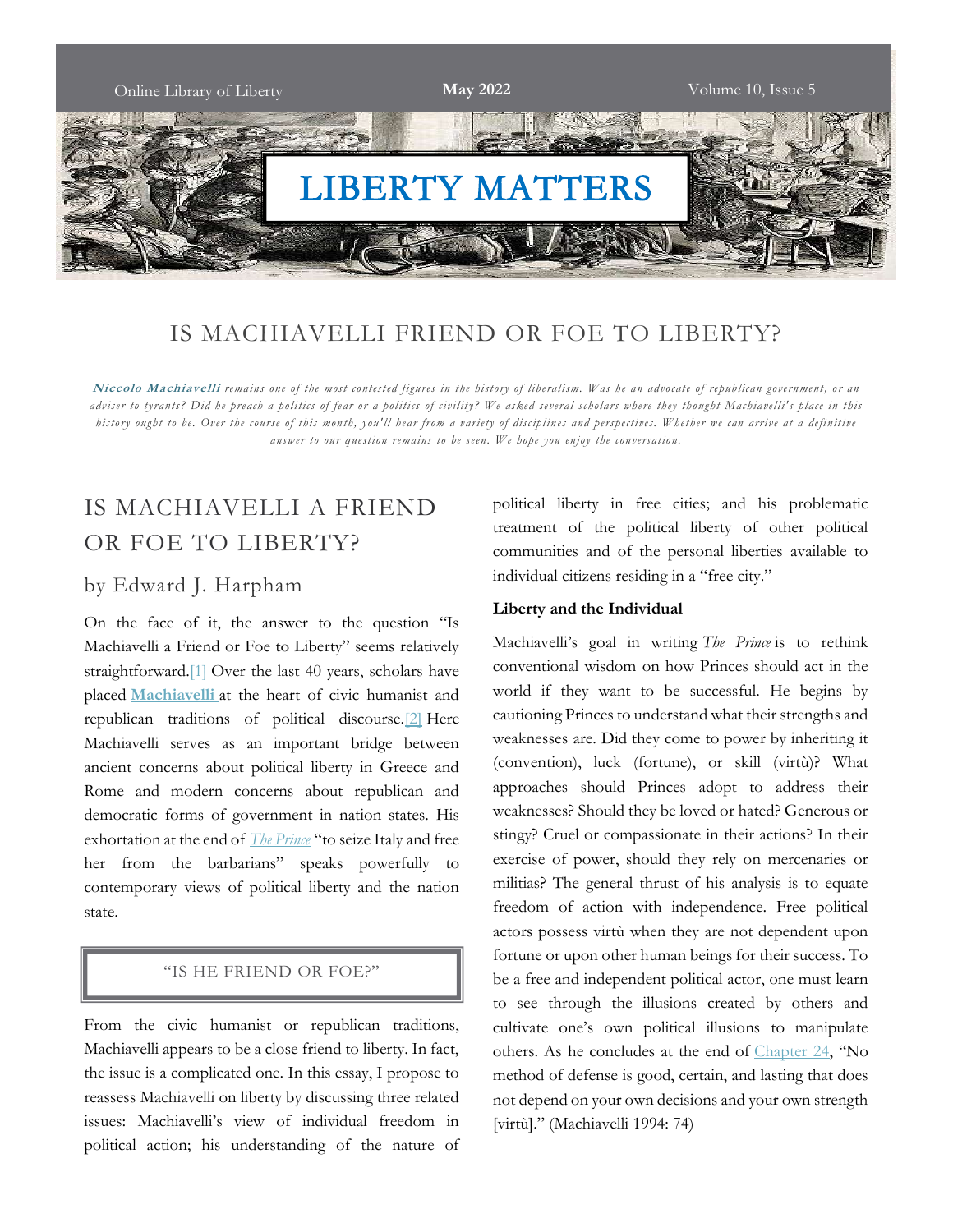In Chapter 25, Machiavelli extends this discussion of an actor's freedom in politics when he asks the deeper philosophical question of free will in political affairs. How much of our lives are governed by fortune or God, and how much by our own actions? His answer is revealing: "Nevertheless, since our free will must not be eliminated, I think that it may be true that fortune determines one half of our actions, but that, even so, she leaves us to control the other half or thereabouts." (Machiavelli 1994: 74) Fortune cannot be completely controlled by any individual, but it can be guided and directed by prudential actions that minimize damage caused by fortune and maximize individuals' control over their own destiny. The metaphor of building up banks and sluices to control a rampaging river captures the essence of what freedom means to an individual political actor.

Two things are worth noting about Machiavelli's notion of individual political freedom in The Prince. First, he is not discussing metaphysical freedom but practical freedom in the world of political action. He is not giving philosophical arguments about why an individual possesses free will or how freedom might be attained by adopting a certain religious perspective in this life. His concern is about political action, with a working assumption that free will "may be true" and not that it "is true." To teach Princes how to be effective in political affairs demands assuming that possessing virtù and attaining independence from fortune and the actions of others is possible. For Machiavelli, we must grant this assumption about free will if we are to have any meaningful control over practical political affairs.



Niccolò Machiavelli

Second, he merges this discussion of virtuous actors' ability to control their own destiny with the plight facing contemporary Italy in his time. He writes, "If you think about Italy, which is the location of all these changes in circumstance, and the origin of the forces making for change, you will realize she is a landscape without banks and without any barriers." (Machiavelli 1994: 75) Machiavelli's education of an effective and free political actor is part of his desire to create an effective and free political community in modern Italy. As he notes at the beginning of the concluding chapter of *The Prince* "Italy, so long enslaved, awaits her redeemer." (Machiavelli 1994: 79)

#### Political Liberty in the City

Much as The Prince is about creating an effective and independent political actor, The Discourses is about building a virtuous people capable of making their city effective and independent in international affairs. A free city is one that is self-governing and independent of outside influences important to affairs of state. Citizens are free through their participation in the institutions of a free city. A city's success is measured by its ability to impose itself on other communities and to survive over time. Creating a virtuous city is much more complicated than creating a virtuous Prince. To engage in free political actions, Princes need to be taught how to look at the world properly so that they might act effectively in a world of ongoing change. In contrast, cities need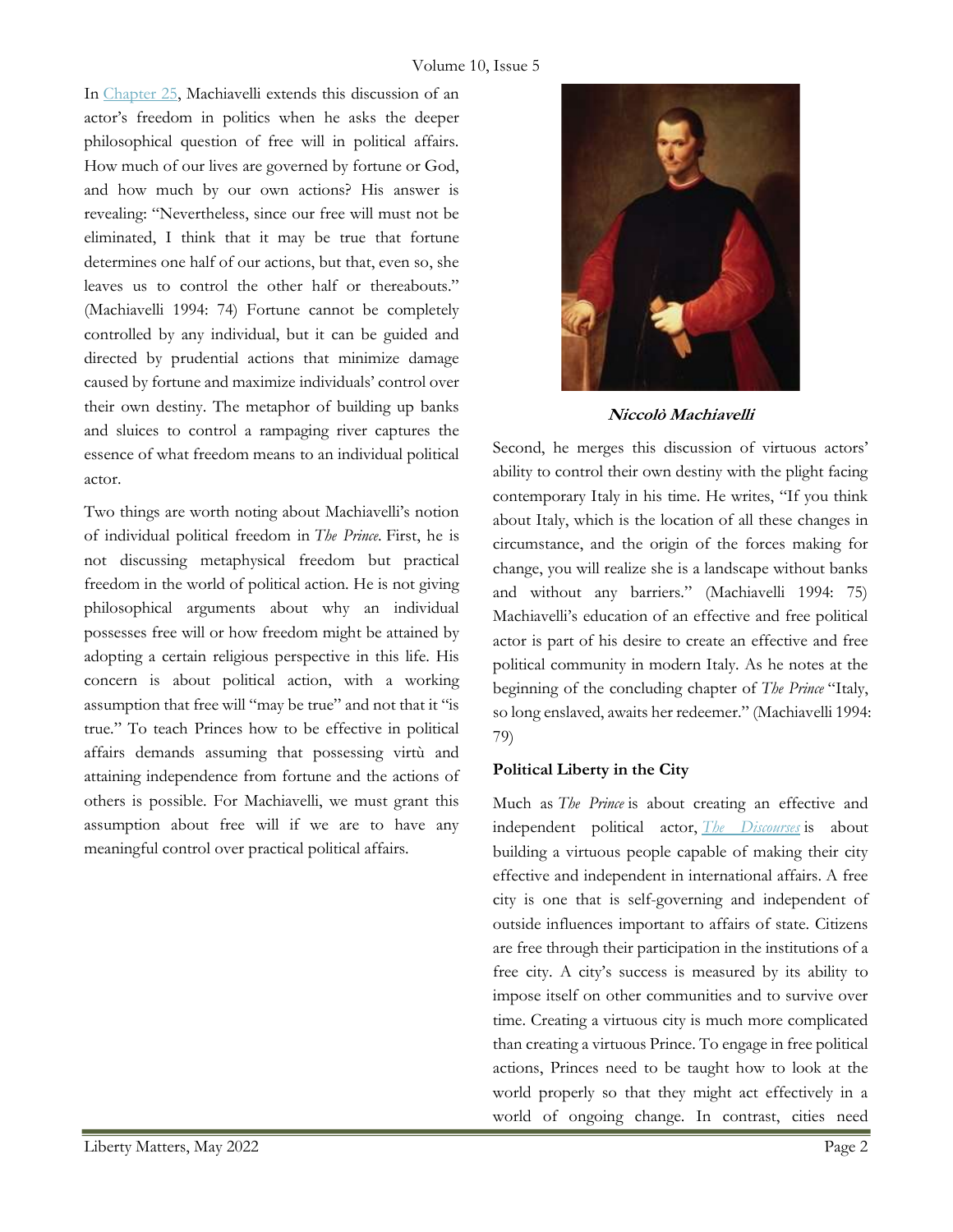institutions and religious practices to instill virtù into the citizenry, enabling them to remain committed to the public good, rather than to narrow interests that promote factionalism in public life. The practical problem facing legislators of great cities is learning how to establish religious practices and political institutions that instill virtù into the people as a whole and make the city free and self-governing over an extended period.

In his analysis of the institutions and practices of the Roman Republic, Machiavelli makes numerous contributions to our understanding of political freedom. Three stand out. First, he takes seriously the idea that in political life we "should assume that all men are wicked and will always give vent to their evil impulses whenever they have the chance to do so." (Machiavelli 1994: 92). Other than the belief in the importance of a free city, there is no place for sentimentality in Machiavelli's view of man or the city. Second, his analysis of political freedom highlights the importance of constitutional, religious, and educational practices. If free cities are to survive over time, they need anchoring in the principles and practices that made them great at their founding. They must return to these founding principles and practices periodically through political reforms or institutional innovation. Third, he argues that tensions and conflicts found in a city can serve the public good by making the city stronger. Mixed government that balances aspects of monarchical, aristocratic, and democratic regimes can be more effective and powerful than any one pure regime. Checks and balances in the constitution of a city can foster political freedom domestically and internationally by making the city more powerful. One key for Machiavelli is to identify the group in the city that has an interest in protecting the liberty of the city. "Depending on whether this task is entrusted to the right group or not, political liberty will be preserved for a longer or shorter period of time." (Machiavelli 1994: 95) In practical terms, this means deciding whether a city's goal is simply to defend itself from outside forces (as was the case of republics like Sparta and Venice) or to impose itself on others through territorial expansion (as was the case in Rome). The former relied on the elite for

maintaining political liberty; the latter depended upon the populace.

#### The Limits to Machiavelli's Vision of Liberty

Machiavelli's vision of liberty is flawed in two important ways, one involving international affairs, the other domestic affairs. First, in Machiavelli's eyes the Roman Republic and its citizens were free because they could impose their will upon other political communities. Roman freedom in international affairs involved the oppression of others. Political freedom was, in this regard, a zero-sum game with one winner and many losers. Why should my nation's political freedom constrain your nation's freedom? Machiavelli suggests that inwardly looking cities like Sparta and Venice might offer an alternative to expansionist Rome, but their elitist politics bred discontent and class conflict that threatened the stability of both cities. (see Machiavelli 1994: 96) In a pluralistic world, it is increasingly difficult to accept Machiavelli as the final word about political liberty in international affairs.

A second limitation is equally problematic. There is no space in Machiavelli's thought for a modern notion of a society composed of free individuals pursuing different private concerns and values.[3] Nor is there any sense that such individuals might have the right to govern their own private lives, actions, or property freed from the interference of the city. In Machiavelli's world, order does not emerge from the experiences or actions of individuals voluntarily coming together to promote their own ends in their everyday lives. Order is imposed from the top down through the actions of an independent Prince or the institutions of a self-governing virtuous community. Liberty for the citizen is acquired through participation in a larger community that is self-governing and independent, not a condition of being left alone by that community to pursue one's personal vision of happiness.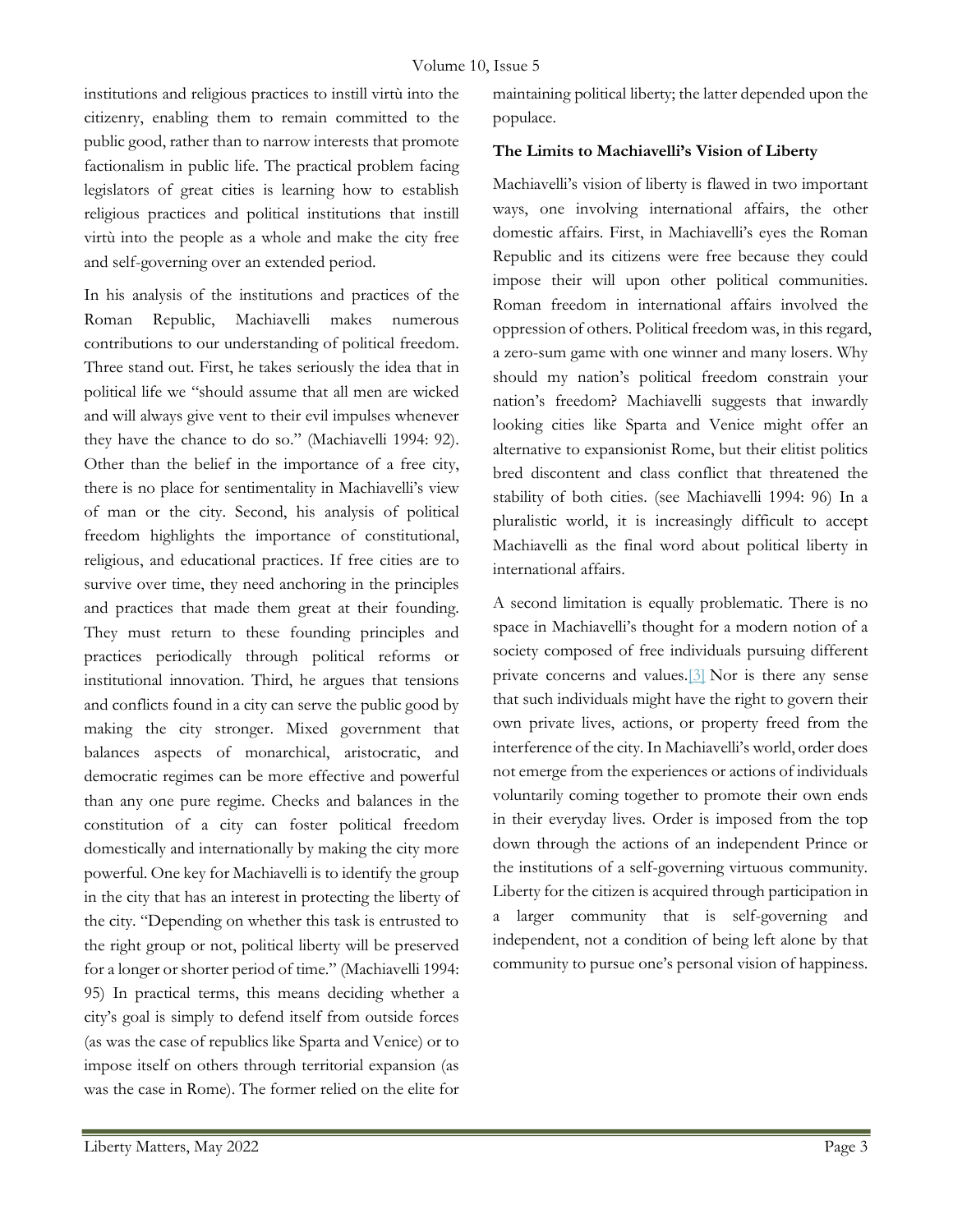#### Volume 10, Issue 5



#### Benjamin Constant

In 1815, Benjamin Constant drew an important distinction between ancient and modern forms of liberty that is relevant to my assessment of Machiavelli's view of liberty. He writes, "The freedom of ancient times was everything which assured the citizens the biggest share in the exercise of political power. The freedom of modern times is everything which guarantees the citizens independence from the government." (Constant: 361). Seen in this light, Machiavelli is a close friend to ancient notions of political liberty. But he remains, at best, a distant acquaintance to modern notions of liberty where personal liberty is valued alongside a variety of other modern forms of political liberty including the vote and the rule of law.

#### Bibliography

Bock, Gisela, Quentin Skinner, and Maurizio Viroli. 1990. Machiavelli and Republicanism. Cambridge: Cambridge University Press.

Colish, Marcia L. 1971. "The Idea of Liberty in Machiavelli." Journal of the History of Ideas. Vol. 32. No. 3: 323–350.

Cavallo, Jo Ann. 2014. "On Political Power and Personal Liberty in The Prince and the Discourses." Social Research. Vol. 81. No. 1: 107-132.

Constant, Benjamin. 2003. Principles of Politics Applicable to All Governments. Edited by Etienne Hoffman. Translated by Dennis O'Keefe. Introduction by Nicolas Capaldi. Indianapolis: Liberty Fund.

Hörnqvist, Mikael. 2004. Machivelli and Empire. Cambridge: Cambridge University Press.

Machiavelli, Niccolò. 1988. Florentine Histories. A New Translation by Laura F. Banfield and

Harvey C. Mansfield, Jr. With an Introduction by Harvey C. Mansfield. Princeton: Princeton University Press.

Machiavelli, Niccolò. 1994. Selected Political Writings. Edited and translated by David Wootton. Indianapolis: Hackett Publishing Inc.

Machiavelli, Niccolò. 1996. Discourses on Livy. Translated by Harvey Mansfield and Nathan Tarcov. Chicago: University of Chicago Press.

McCormick, John P. 2018. Reading Machiavelli: Scandalous Books, Suspect Engagements and the Virtue of Populist Politics. Princeton: Princeton University Press.

Pettit, Philip. 2011. "The Republican Ideal of Freedom." In David Miller, ed. The Liberty Reader. London and New York: Routledge. Pp. 223-242.

Pocock, J.G.A. 1973. Politics, Language and Time: Essays on Political Thought and History. New York: Atheneum.

Pocock, J.G.A. 1975. The Machiavellian Moment: Florentine Political Thought and the Atlantic Republican Tradition.

Pokhovnik, Raia. 2011. "An Interview with Quentin Skinner." Contemporary Political Theory. Vol. 10, 2, 273-285.

Rahe, Paul A. 2006. Machiavelli's Liberal Republican Legacy. Princeton: Princeton University Press.

Shaw, Carl K.Y. 2003. "Quentin Skinner on the Proper Meaning of Republican Liberty." Politics. Vol. 23. No. 1: 46-56.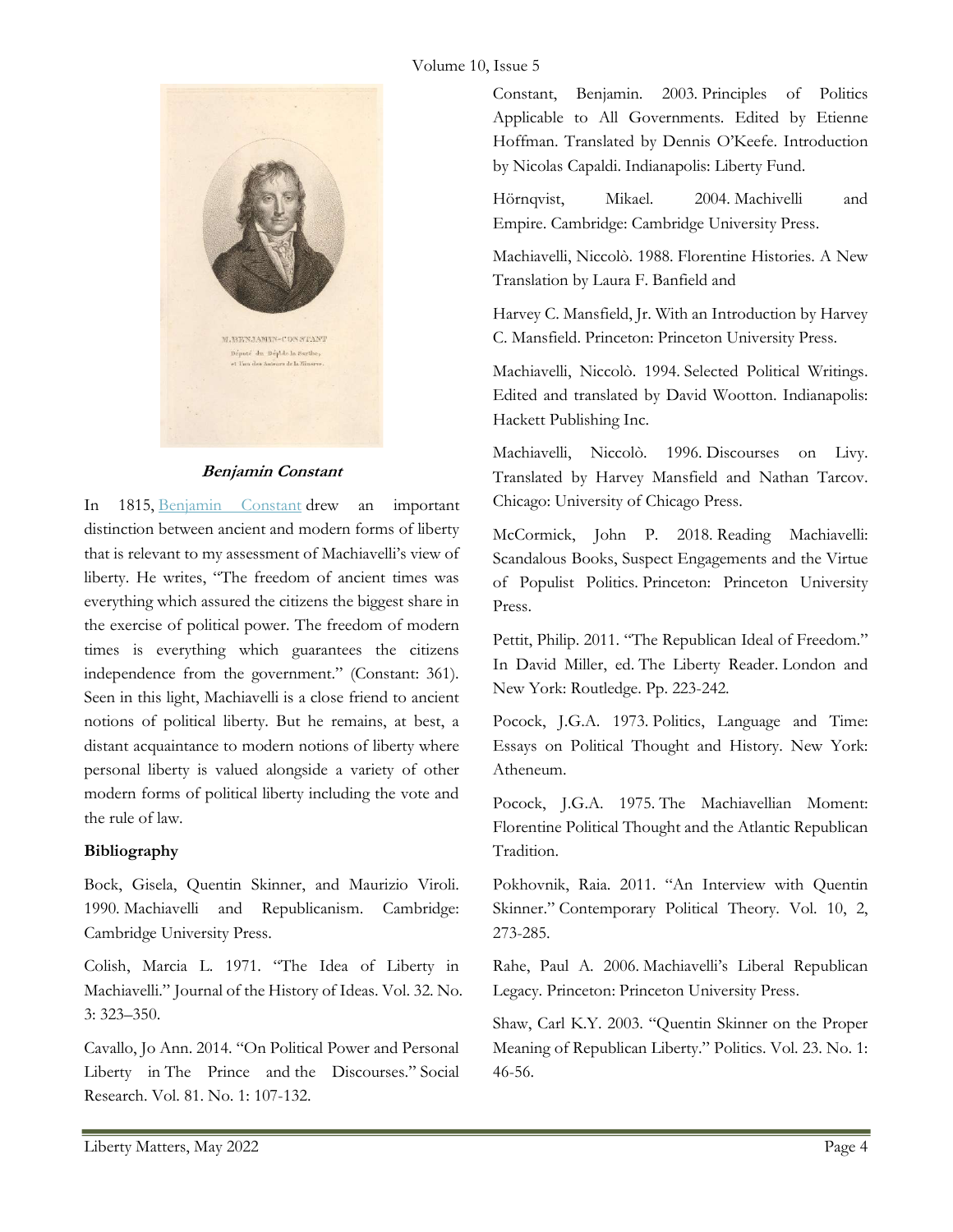Skinner, Quentin. 1978. The Foundations of Modern Political Thought. 2 vols. New York: Cambridge University Press.

Skinner, Quentin. 1981. Machiavelli. New York: Hill and Wang.

Skinner, Quentin. 1998. Liberty Before Liberalism. New York: Cambridge University Press.

Skinner, Quentin. 2006. "A Third Concept of Liberty." In David Miller, ed. The Liberty Reader. London and New York: Routledge. Pp. 243-254.

Viroli, Maurizio. 2014. Redeeming the Prince: The Meaning of Machiavelli's Masterpiece. Princeton: Princeton University Press.

#### Endnotes

[1] Colish (1971) provides an excellent analysis of the ways that the idea of liberty is used in Machiavelli's various works.

[2] There is an enormous literature on Machiavelli's place in civic humanist and republican political discourse. See Pocock (1973, 1975), Skinner (1978, 1981, 1998, 2006). See also Pettit (2011), Shaw (2003), Viroli (2014), Hörnqvist (2004), and Bock, Skinner, and Viroli (1990). Pokhovnik (2011) provides Skinner's reflections on the evolution of his interpretation of republican and neoroman thought out of the work of Machiavelli. For readings that situate Machiavelli in alternative interpretive frameworks see McCormick (2018, chapter 6), Rahe (2006), and the editors' introductions to Machiavelli (1988, 1994, 1996).

[3] I disagree with Colish (1974: 345-346) and Cavallo (2014) who argue that Machiavelli "clearly identifies freedom with the protection of private rights." (Cavallo: 107). Concern over personal liberty is, at best, marginal for Machiavelli. The thrust of his argument is about the liberty of the city and the political freedom provided to citizens by the city. He does not offer any systematic way for understanding the autonomous rights of individuals or the operations of what we might call a "civil society."

## IS LIBERTY A MEANS OR AN END?

### by James E. Hartley

The course of the Roman republic demonstrates extremely well how difficult it is, in ordering a republic, to provide for all the laws that maintain it free.…[I]f those cities that have had their beginning free and that have been corrected by themselves, like Rome, have great difficulty in finding good laws for maintaining themselves free, it is not marvelous that the cities that have had their beginnings immediately servile have not difficulty but an impossibility in ever ordering themselves so that they may be able to live civilly and quietly.[1]

Liberty is not the default state for a society. Looking at 16th century Italy in *The Prince* and the early years of the Roman Republic in *Discourses on Livy*, Machiavelli amply demonstrates liberty was indeed a very tenuous thing. Regardless of whether authority in a country is nominally lodged in a prince or the people, liberty is always at risk.



Niccolò Machiavelli

How, then, can a society achieve liberty? Having achieved it, how can liberty be preserved? Enter Machiavelli, who explains that since liberty does not arise and maintain itself, it needs the help of an enlightened ruler. He offers his counsel, like the friend who cares enough about you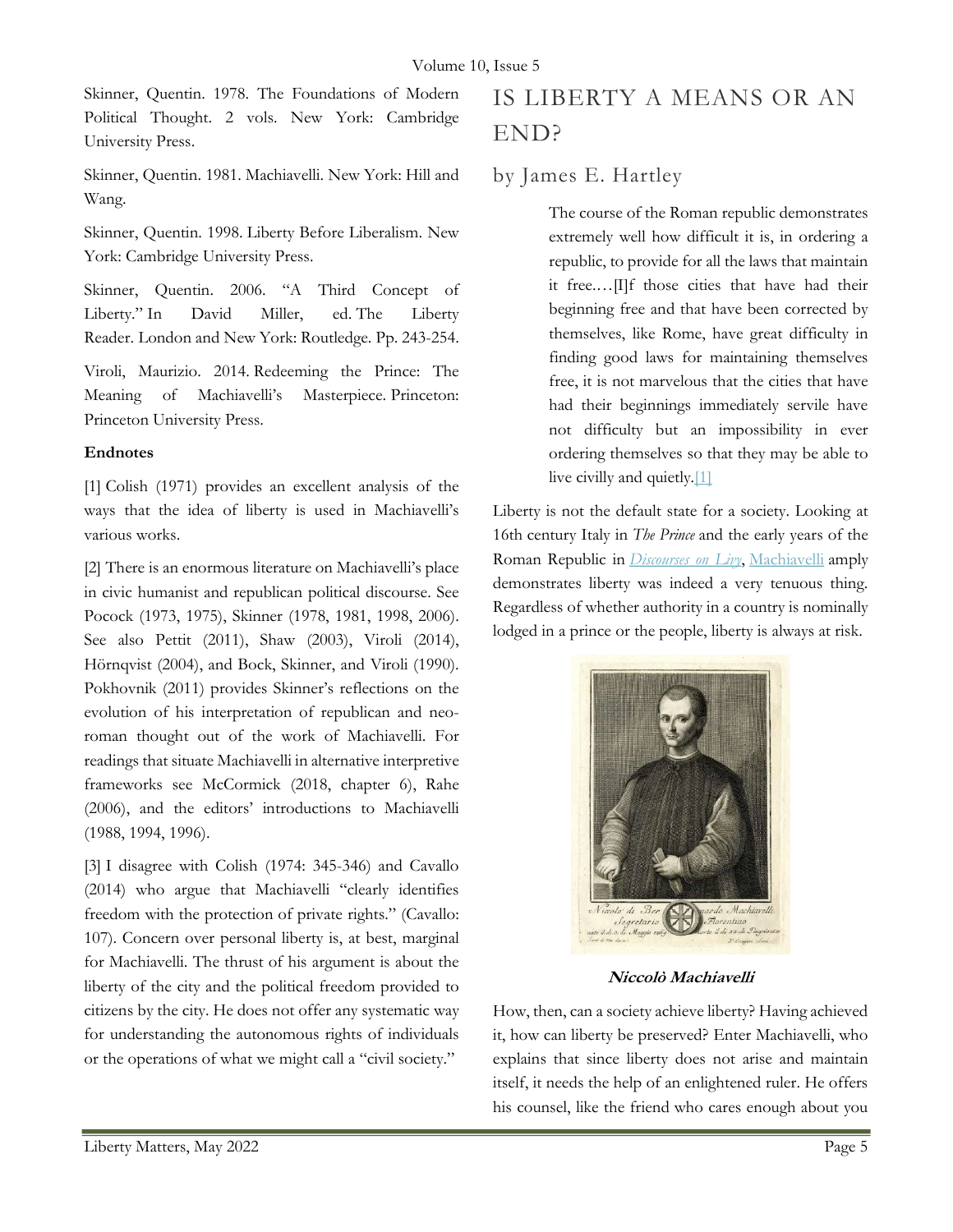to tell you what you really do not want to hear. To enable a society to live in freedom requires someone willing to do hard, and often unpleasant, work.

How unpleasant in the work of establishing and maintaining liberty? You should not get into this business if you want to keep your hands clean. "This will always be known by those who read of ancient things: that after a change of state, either from republic to tyranny or from tyranny to republic, a memorable execution against the enemies of present conditions is necessary."[2] A memorable *execution* is *necessary*? That is blood, not dirt, on the hands of the ruler. A free state creates many enemies, which inevitably create problems for the ruler. "If one wishes to remedy these inconveniences and the disorders that the difficulties written above might bring with them, there is no remedy more powerful, nor more valid, more secure, and more necessary, then to kill the sons of Brutus."<sup>[3]</sup> Who were these sons of Brutus? Lucius Junius Brutus overthrew the last of the Roman kings and established a republic in 509 BC. His own sons soon joined a plot to bring back the monarchy. Once discovered, Brutus' sons were flogged and beheaded while their father watched. Machiavelli approves.

What good comes of these executions? In yet another rather revealing anecdote Machiavelli demonstrates the objective. A duke wanted to pacify an unruly region.

> So he put there Messer Remirro de Orco, a cruel and ready man, to whom he gave the fullest power. In a short time Remirro reduced it to peace and unity, with the very greatest reputation for himself. Then the duke judged that such excessive authority was not necessary, because he feared that it might become hateful; and he set up a civil court in the middle of the province, with a most excellent president, where each city had its advocate. And because he knew that past rigors had generated some hatred for Remirro, to purge the spirits of that people and to gain them entirely to himself, he wished to show that if any cruelty had been committed, this had not come from him but from the harsh nature of his minister. And having seized this opportunity,

One can well imagine that having seen a ruthless and cruel ruler thus dispatched, the people felt an overwhelming sense of freedom from cruel tyranny.

Machiavelli patiently explains, page after page, that achieving and maintaining liberty sometimes requires illiberal means. Indeed, a society which wants to be free must prepare for the day of trouble in which it needs to abandon its freedom. "So a republic will never be perfect unless it has provided for everything with its laws and has established a remedy for every accident and given the mode to govern it. So, concluding, I say that those republics that in urgent dangers do not take refuge either in the dictator or in similar authorities will always come to ruin in grave accidents."[5]

As Machiavelli proceeds in his analysis of good statecraft, one begins to notice the contradiction. If preserving liberty means frequently resorting to illiberal methods, what exactly is the difference between living in a free state and living under a tranny? Is the difference purely the relative number of atrocities?

We begin to see the solution to this puzzle of whether liberty can only be maintained by illiberal means when we observe why Machiavelli thinks people care about freedom. The people's interest in liberty is extremely parochial. "[T]he common utility that is drawn from a free way of life is not recognized by anyone while it is possessed: this is being able to enjoy one's things freely, without any suspicion, not fearing for the honor of wives and that of children, not to be afraid for oneself."[6] As Machiavelli observes in The Prince, a ruler can avoid becoming hated "if he abstains from the property of his citizens and his subjects, and from their women."[7] For Machiavelli, this is the entire extent of the blessings of liberty. It is not freedom of speech or religion or the press or assembly or trial by jury that matters to people. It is simply making sure their bank accounts and spouses are not appropriated by the rulers.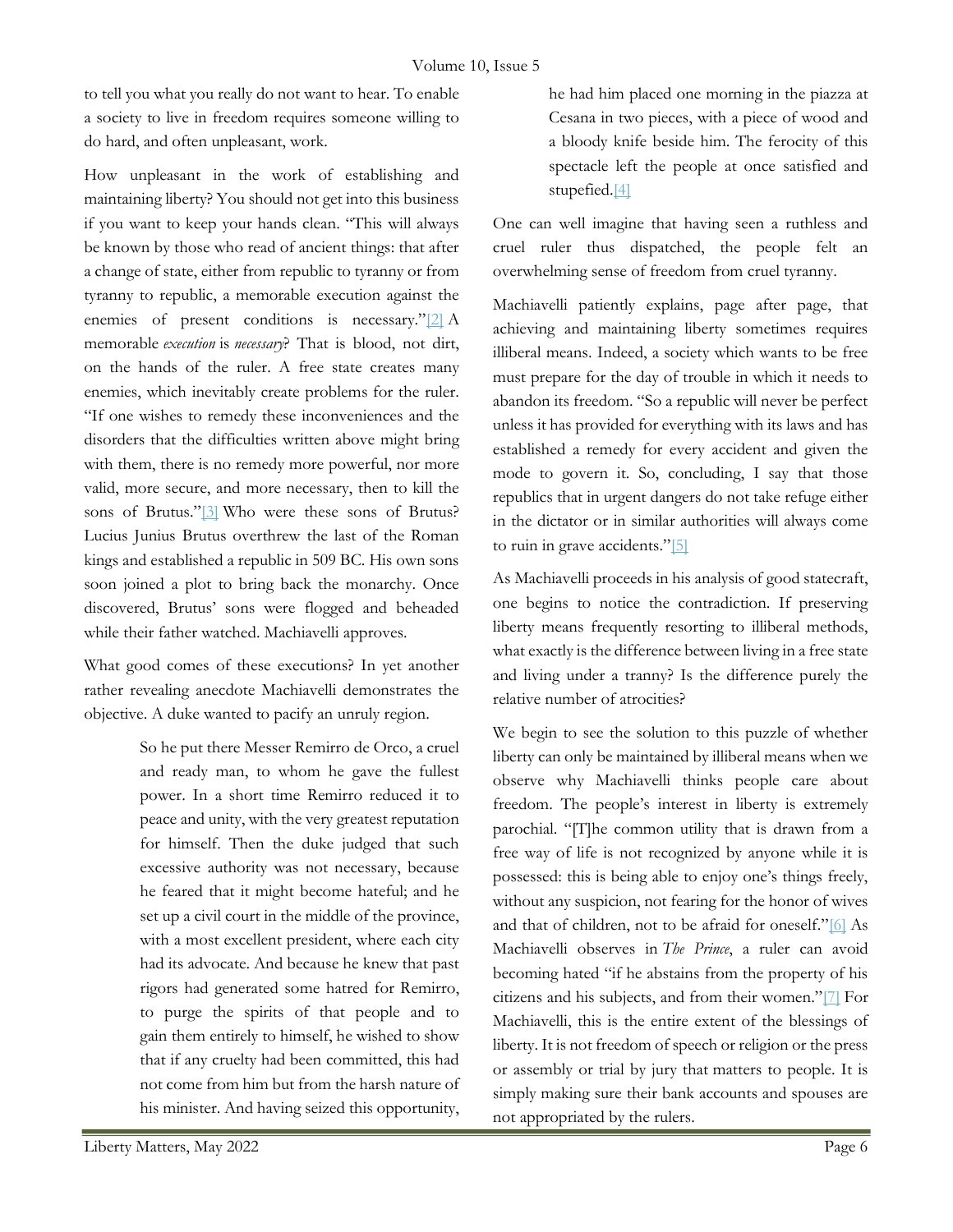The error of thinking that Machiavelli is acting as a friend to liberty arises because we have not been clear about the nature of liberty in his writings. For Machiavelli, liberty is a means, not an end. He attributes the source of thinking of liberty as a means to the people themselves. A ruler "should examine what causes are those that make [peoples] (sic) desire to be free. He will find that a small part of them desires to be free so as to command, but all the others, who are infinite, desire freedom so as to live secure."<sup>[8]</sup> Security, not liberty, is the desired end.

If liberty is a means and not an end, it explains everything that Machiavelli has counseled above. While Machiavelli never actually explicitly said the ends justify the means, it is not farfetched to attribute such a sentiment to him. If liberty is useful in attaining the end of secure society, then by all means, liberty should be promoted. But, at the first sign that liberty is not a useful means, it should be abandoned hastily.

Far from being that ever honest friend to liberty telling us what we do not want to hear, Machiavelli is the serpent in the garden, whispering sweetly in the ears of a wouldbe ruler that the appearance of supporting liberty is a good means to achieving and maintaining power. In talking about whether a ruler should be morally good, Machiavelli notes:

> [It] is not necessary for a prince to have all the above-mentioned qualities in fact, but it is indeed necessary to appear to have them. Nay, I dare say this, that by having them and always observing them, they are harmful; and by appearing to have them, they are useful, as it is to appear merciful, faithful, humane, honest, and religious, and to be so; but to remain with a spirit built so that, if you need not to be those things, you are able and know how to change to the contrary.[9]

In exactly the same way, it is more important to appear to care about liberty than to actually make that the end toward which you are striving.

Machiavelli's influence is thus quite pernicious. The ruler who comes to power with the promise of bringing liberty is soon corrupted. Machiavelli is quick to note "how

easily men are corrupted and make themselves assume a contrary nature, however good and well brought up."[10] But, this path to corruption is made easier by Machiavelli's frequent reminders that abandoning liberty sometimes really is necessary: "Whoever takes up the governing of a multitude, either by the way of freedom or by the way of principality, and does not secure himself against those who are enemies to that new order makes a state of short life."[11]

Sadly we have seen Machiavelli's influence in generation after generation. By encouraging us to think about liberty as a means rather than an end, Machiavelli has made it all too easy to abandon the commitment to liberty whenever more convenient means come along to achieve desirable ends.

#### Sources

Machiavelli, Niccolo (1996) Discourses on Livy, Harvey Mansfield and Nathan Tarcov, translators, University of Chicago Press.

Machiavelli, Niccolo (1998) The Prince, Harvey Mansfield, translator, University of Chicago Press.

#### Endnotes

- [1] Machiavelli, Discourses on Livy, I 49
- [2] Machiavelli, Discourses on Livy, III 3
- [3] Machiavelli, Discourses on Livy, I 16
- [4] Machiavelli, The Prince, VII
- [5] Machiavelli, Discourses on Livy p. I 34
- [6] Machiavelli, Discourses on Livy, I 16
- [7] Machiavelli, The Prince, XVII
- [8] Machiavelli, Discourses on Livy, I 16
- [9] Machiavelli, The Prince, XVIII
- [10] Machiavelli, Discourses on Livy, I 42
- [11] Machiavelli, Discourses on Livy, I 16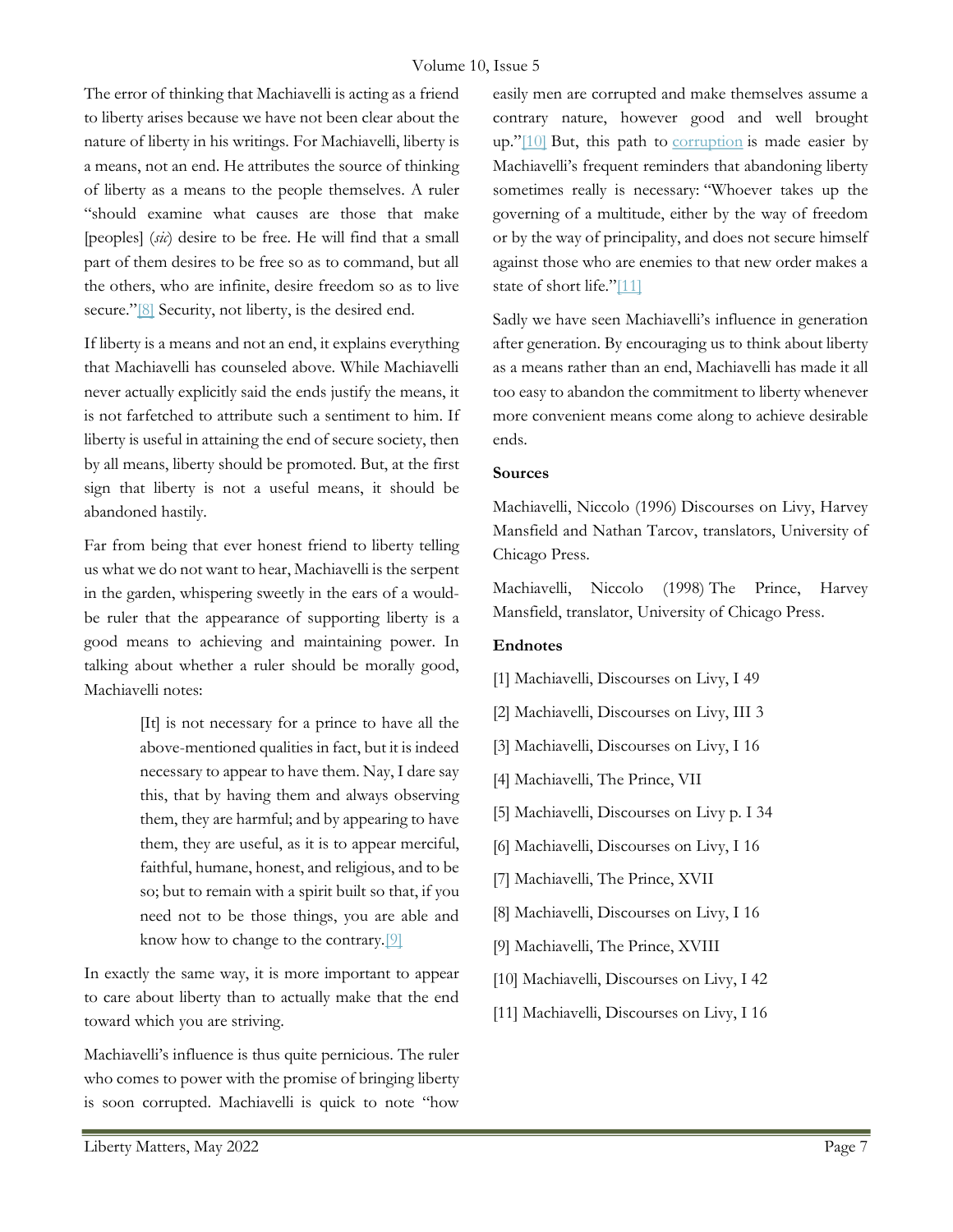# LIBERTY IS AN UNCONQUERED COUNTRY: MACHIAVELLI'S THE PRINCE AND LIBERTY

### by Elizabeth Hull

As I write this, a European country whose land has been fought over for centuries is again battling for its existence against an invader. The question of the basic conditions for liberty leaps to mind and, in considering whether Machiavelli is a friend or foe to liberty, one of his most difficult writings preoccupies me. More strongly than usual I see *The Prince* as born out of the twin existential crises of its author and of Italy herself.

It seems central to the question of whether Machiavelli supports liberty to consider the traumatized condition of Renaissance Italy. In a place where life and property are suddenly forfeit, what does liberty mean? Whose liberty are we talking about? What answer, if any, does the renaissance context help us see?



Baldassare Castiglione

Italy was subject to repeated external conquest and internal conflict between city-states over territory. In Machiavelli's lifetime six major Italian states invade one another, assassinate one another's leaders, and foment revolutions among one another's people. Naples has five different kings in less than two years. Northern Italy falls

to the French, who are then defeated by the Emperor Charles V. Rome is sacked by Charles' mercenaries, Castiglione is taken captive, and Machiavelli dies, all within a few months. Italy has become a depopulated battlefield.

Machiavelli's life parallels Italy's. In his own Florence, Medici rule is shaken when Machiavelli is 9, and they are expelled when he is 25. Machiavelli serves the republic that follows as defense minister, ambassador, and later as historian. When the Medici roar back, he is imprisoned and tortured. Exiled from his city, recovering from torture, writing his Discourses on the Roman historian Livy with the ruins of the Roman empire all around him, desperate for employment, and positioning himself against both brilliant contemporaries like Baldassare Castiglione and past greats like Dante and Petrarch, Machiavelli creates The Prince. His most famous work, it most often seems to present the greatest difficulty for those hoping to prove that he defends liberty.

Fourteenth-century Florentine political factionalism had sent the poet Dante into exile, to dream of a new Charlemagne who might conquer, and reunite, Italy. That dream endured, inspiring a fundamental question underlying The Prince. How was it possible that the peninsula that had once conquered the known world and held it for centuries, whose renaissance artists, poets, bankers, architects, and philosophers had captured the imagination of all of Europe, could not master itself?

The Prince's answer troubles the mind more than Machiavelli's Discourses does. It encourages rulers to abandon classical and Christian virtues in order to maintain power. It suggests that a ruler emulate animals (rather than saints). "Ancient princes," it claims, "were given to Chiron the centaur to be raised . . . To have as teacher a half-beast, half-man" because a prince has to "know well how to use the beast. . .".

The Prince advises killing entire royal families. It commends Cesare Borgia for having a subordinate pacify Romagna, then leaving him "in the piazza . . . in two pieces, with a block of wood and a bloody knife beside him." It advises what sounds like hypocrisy: it's not necessary to have traditional virtues, but instead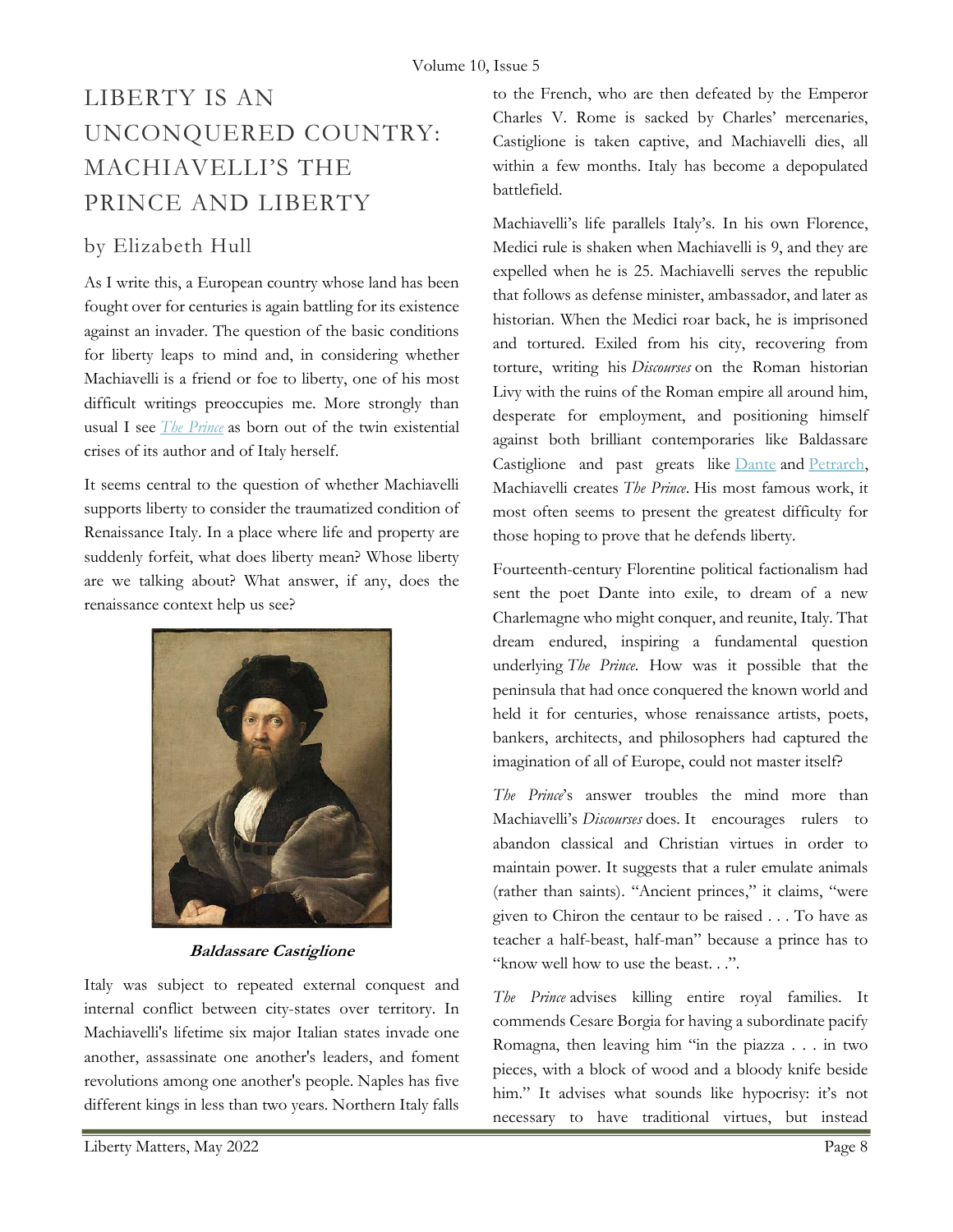"necessary to appear to have them. . . . [by] always observing them, they are harmful, and by appearing to have them, they are useful, as it is to appear merciful, faithful, humane, honest, and religious, . . . but to . . . know how to change to the contrary." A prince "cannot observe all those things for which men are held good, since he is often under a necessity to maintain his state, of acting against faith, against charity, against humanity, against religion." And, of course, Machiavelli proves that "it is much safer to be feared than loved," because fear can be compelled.

This is pretty strong meat. What does it say about liberty, though?

Machiavelli points out the importance of perspective: the people can understand the prince and the prince can understand the people better than either can understand themselves. And perhaps, if it isn't too postmodern to suggest it, liberty in The Prince needs to be seen from different angles: liberty for the people, liberty for the powerful ("the great"), and liberty for the prince.

Because the prince needs the people, he will have to secure them these liberties: enough stability to run their businesses and families safely and a stable tax environment that is not excessive or punitive; he must also not take the women to use as sex toys. Droit de seigneur is not a right for Machiavelli's prince.

In fact, the prince appears to have all the liberty power grants, but he cannot use it. His liberty is restricted to choices focused on staying alive and in power. He is bound by fear. Every moment of his life must focus on war and self-defense. His appearance must be rigidly controlled. Alliance and fidelity can kill. Friendship is impossible. Lieutenants fail. The prince must be an obsessive micromanager, and it is difficult to imagine when he sleeps. Abdication means death; a successor would destroy all rivals. Machiavelli does not mention marriage or children; their absence from The Prince suggests that even those must be eschewed. After all, Liverotto da Fermo assassinated his surrogate father, so having children destroys princes. The practice of Christian faith is dangerous, so the Christian heaven is denied. No friends, no love, no allies, no assistants, no

sleep, no leisure, no offspring, no fame, no salvation. Machiavelli sacrifices the individual liberty of the prince to make the civil liberties of the people possible.

In many ways, Machiavelli's prince seems merely a tool for securing the people's liberty, especially against the great, because the people only want liberty, while the great desire enough power to destroy others, including the prince: "One cannot satisfy the great with decency and without injury to others, but one can satisfy the people; for . . . the great want to oppress and the people want not to be oppressed." Machiavelli advises that the great be granted little liberty, little power, and little future.

Machiavelli is not the only contemporary writer worried about the great. Castiglione's Book of the Courtier looks to prevent precisely these dangers to, and from, them. Castiglione wants to make rivalrous "renaissance men" into counselors to princes, because:

> Without restraint [princes] . . . do not tolerate friendships or societies or common interest among the citizens; instead they foster spies, informers and murderers, to create terror . . . cause the wretched people endless loss and ruin, and often enough ensure the cruel death of the tyrant himself or at least cause him to live in a state of perpetual fear.

For Castiglione, who reminds us that princes can only sleep safely in a chest or suspended in midair, the prince both is, and is in, the greatest danger. However, the prince's courtier may ensure everyone's safety: "if he knows that his prince is of a mind to do something unworthy, he should be in a position to dare to oppose him, . . . to remove every evil intention."

The prince must be restrained. For Machiavelli that restraint is internal, fear of assassination; for Castiglione the restraint is external, the benevolent courtier. Both express the yearning of Italians for the peace and stability that ensure the people's liberty to trade, associate freely, build a business, have families, and create without interference. Where there must be a prince, and where there must be the great, they must be bound -- or eliminated -- to secure the liberty of the people.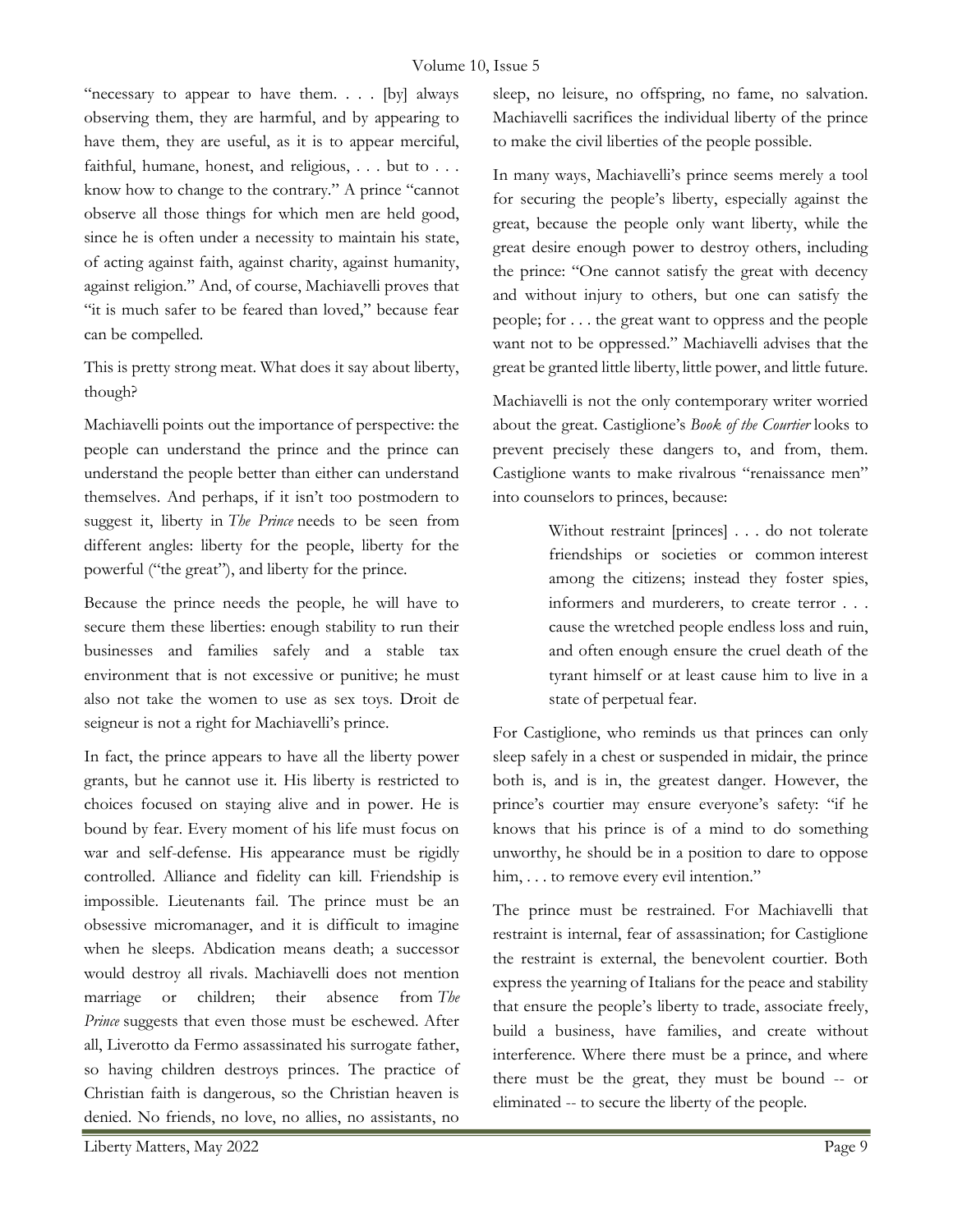#### Volume 10, Issue 5



### Dante Alighieri

And yet a prince may serve a purpose. Dante dreamed of a new Charlemagne to unite and defend Italy; Castiglione yearned for a past when the Duke of Urbino provided liberty discourse to his court; The Prince dreams of one, stable Italy. Fulfilling that dream requires a sovereign to "heal her wounds, and put an end to the sacking," to stop her tribute to foreign conquerors, "and cure her of her sores." The Prince ends screaming, "this barbarian domination stinks to everyone." The weakness of Italy "follows from the weakness at the head," and she lacks one sovereign, whose sword Machiavelli expects to see turned not against the people, as Hobbes would allow, but against outside invaders and the great.

Machiavelli borrows Petrarch's voice for his conclusion: "Virtue will take up arms against fury/and make battle short/because the ancient valor in Italian hearts/is not yet dead." In the middle of the Canzoniere's amorous introspection, Petrarch demanded, "what are so many foreign swords doing here?" The end of Petrarch's canzone grounds The Prince: "'Who will protect me? I go crying: Peace, peace, Peace!'"

Would Machiavelli's prince, living in fear, chained for survival to his people, guarantee their liberty in the real world? I don't know. But the cry of late medieval and renaissance Italy echoes in the cries of Europe today for

an unconquered country and the liberty it provides. It is the cry of human nature when in free fall, whatever the commitment to liberty.

#### References:

Castiglione, Baldassare. The Book of the Courtier. Translated by George Bull, Penguin Books, 1967/1976.

Machiavelli, Niccolò. The Prince. Translated by Harvey C. Mansfield, U Chicago Press, 1985/1998.

Petrarch, Francesco. Petrarch's Lyric Poems: The Rime Sparse and Other Lyrics. Translated by Robert M. Durling, 1976.

# IS MACHIAVELLI A FRIEND OR FOE OF LIBERTY?[1]

## by Khalil Habib

Machiavelli certainly believes he is a friend of liberty. Indeed, liberty is an important concept in Machiavelli's political philosophy, but what precisely does he mean by it? This is no easy topic to unpack. My aim is not to break new ground but to offer a brief survey of some of the various uses of liberty in Machiavelli's political thought.

Thankfully, Marcia L. Colish provides a helpful framework from which to begin. In her 1971 article, "The Idea of Liberty in Machiavelli," Colish identifies four kinds of liberty in Machiavelli's political thought:

- liberty in the commonplace sense,
- liberty as free will,
- corporate liberty, and
- liberty within the state.

For the most part, I will follow her framework, but I shall add a fifth kind—one which Machiavelli develops in his comedy, the Mandragola—namely, sexual freedom. In this work, Machiavelli seems to argue for a freedom from the authority of God to do with our bodies as we please (provided all partners consent and no one's body or reputation is harmed). But before turning to develop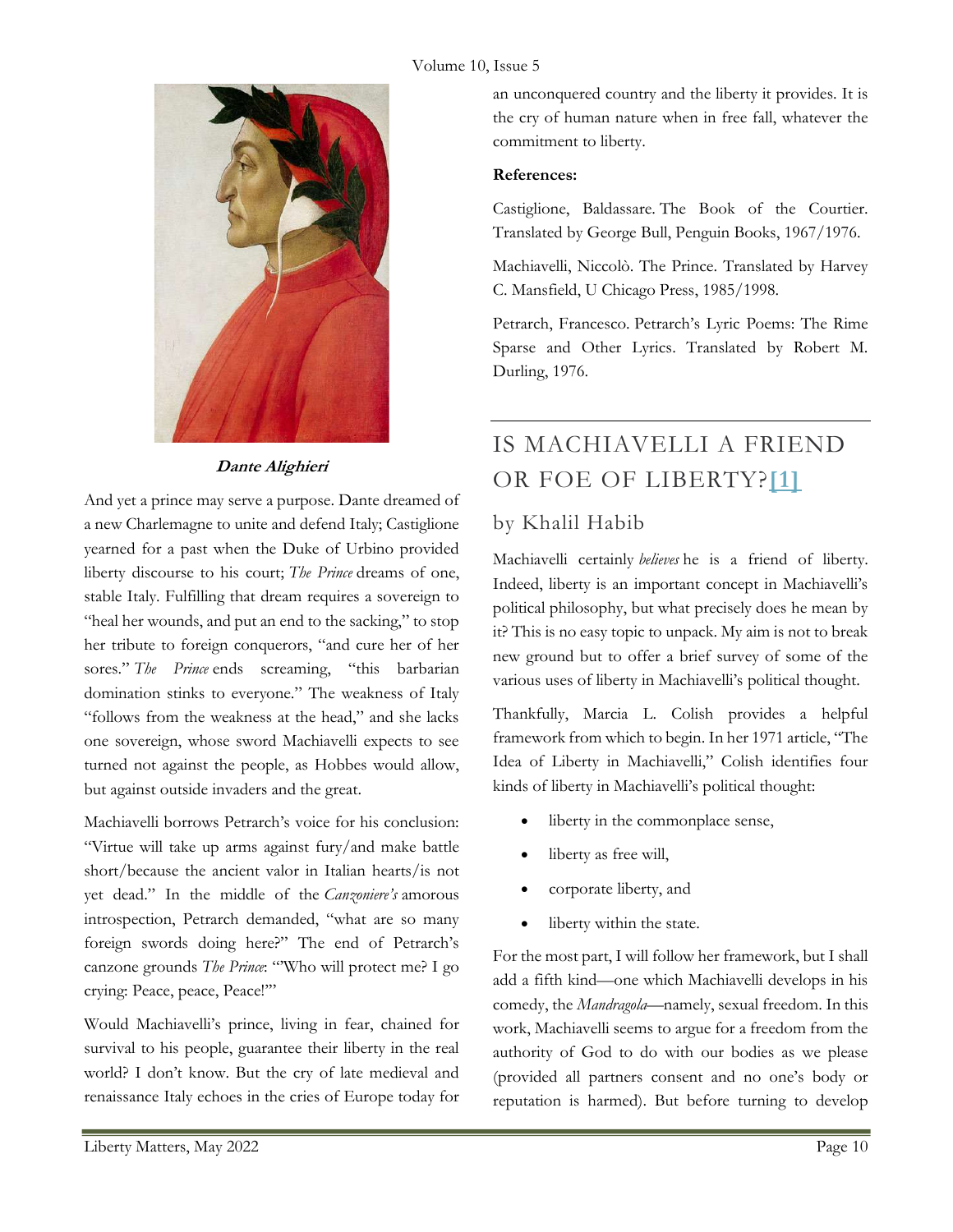Machiavelli's notion of sexual freedom—which in many ways assumes familiarity with some of the other notions of liberty—it is necessary to say a few words about Machiavelli's other senses of liberty first.

#### Liberty in the Commonplace Sense<sup>[1]</sup>

Colish describes how Machiavelli uses "liberty" in a generic way to denote a variety of concepts, such as a person's freedom from captivity, for example, or an individual's financial independence, or a ruler's freedom for political action. The last is a particularly interesting example. According to Machiavelli, the best defense against political instability and conspiracies is for a wise ruler to avoid antagonizing the ambitious while keeping the people content.

In Chapter 19 of The Prince, Machiavelli associates liberty with a set of laws and institutions that provide a ruler with the necessary freedom for political actions that help him to avoid being held in contempt by his subjects. Machiavelli draws upon the French monarchy to illustrate his point. In France, for example, the Prince can use the judiciary to avoid blame by using the judiciary to play the nobles and the people off of each other, simultaneously checking the destructive power of each. The French "Parliament"—a "law court," not a legislative body—is ordered in such a way that it restrains the nobles and "their insolence." The one who "ordered that kingdom" recognized that ambition must be checked by ambition. In Machiavelli's words, "knowing the hatred of the generality of the people against the great [the nobility], which is founded in its fear," the one who ordered this constitution also found a way of gaining the trust of the people by ordering government to favor the general populace. Being so ordered, the French constitution protected the prince "from the blame he would have from the great when he favored the popular side, and from the popular side when he favored the great," thus freeing him to take action that favored the liberty of France. According to Machiavelli, "this order could not be better, or more prudent, or a greater cause of the security" and liberty of the prince, because such an arrangement would place the ruler above criticism by shielding him from accusations of favoritism.



Niccolo Machiavelli

#### Free Will

Statesmanship requires prudence and free will. Otherwise, individuals are reduced to mere passive spectators of determined political events. In Chapter 25 of The Prince, Machiavelli considers, "How much fortune can do in human affairs, and in what mode it may be opposed." In this chapter, he breaks with the "many" who "have held and hold the opinion that worldly things are so governed by fortune and by God, that men cannot correct them with their prudence, indeed that they have no remedy at all." Machiavelli addresses whether human beings possess any liberty over their lives. What place is there for prudence, if humans are subject to chance and God, Machiavelli wonders. He writes, "in order that our free will not be eliminated, I judge that it might be true that fortune is arbiter of half of our actions, but also that she leaves the other half, or close to it, for us to govern." The conclusion is obvious: God plays a minimal role in our lives, thus leaving prudence and virtue to manage the rest. By reducing the role of God in human affairs, Machiavelli doubts there are any limits placed upon human intelligence. Rather than succumbing to a deadly fatalism when nature strikes, human beings can use prudence to provide against such exigencies. For example, though "violent rivers" may "flood the plains," Machiavelli asserts that it "is not as if men, when times are quiet, could not provide for them with dikes and dams so that when they rise later, either they go by a canal or their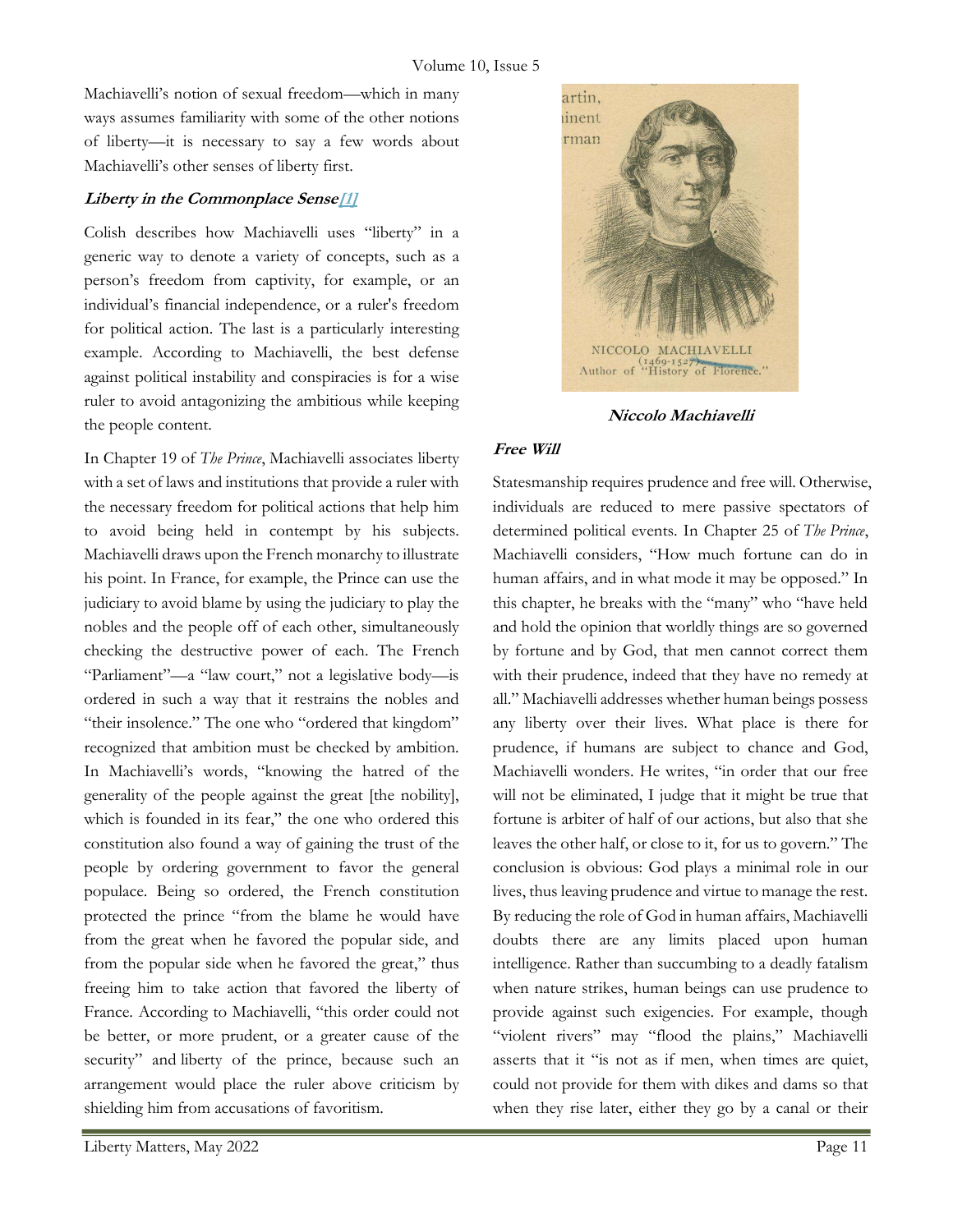impetus is neither so wanton nor so damaging." (It is easy to see how someone like Francis Bacon could pick up on this idea and conclude that philosophy at its finest is the conquest of nature.)



#### Sir Francis Bacon

#### Corporate Liberty

Machiavelli is of course concerned about national sovereignty; Colish calls this "corporate liberty." A nation is free when it lives under its own laws and customs (for Machiavelli the clearest examples being the German free cities and the Swiss). However, a nation's sovereignty largely depends on the strength, discipline, and organization of its military. According to Machiavelli, a nation cannot remain free and thus sovereign if it hires foreign mercenaries rather than possessing its own arms. In Chapter 13 of The Prince, for example, Machiavelli asserts that "without its own arms no principality is secure; indeed it is wholly obliged to fortune since it does not have virtue to defend itself in adversity." Citing Tacitus, Machiavelli states, "and it has always been the opinion and judgment of wise men 'that nothing is so infirm and unstable as the reputation of power not sustained by one's own force.""

#### Liberty within the State

Machiavelli's most sustained treatment of liberty for citizens within the state is found in his *Discourses on Livy*. According to Machiavelli, men "however good and well brought up," are easily corrupted by a little power and ambition. The prudent lawgiver, he says, ought to avoid a constitution that relies on the virtue of each ruling element in one of the three simple forms of government: monarchy, aristocracy, or democracy. Instead, Machiavelli advises a wise founder to choose a mixed constitution "that share[s] in all [forms of government], judging it firmer and more stable, for the one guards the other." Machiavelli attributes Roman liberty to Rome's mixed constitution, which managed the internal strife between the plebs and the nobles through institutional "checks" without completely sapping the citizens' energies, thereby maintaining a republic fierce and largely balanced. Indeed, Machiavelli argues that the "tumults between the nobles and the plebs" is "the first cause of keeping Rome free," the office of the tribunate playing a uniquely critical role. Machiavelli calls the creation of the tribunes in Rome the cause of its "perfection," as it gave Rome a full complement of modes: rule of one by the consuls, rule of the few by the Senate, and rule of the many by the tribunes. The representation of the people through the tribunes naturally served as a check on the "insolence of the nobles." Rome's liberty relied on the ability of the state to continually manage the tumults between the people and the senatorial class.

#### Sexual Liberty

According to Cicero, the laws governing theater and music "cannot be changed without bringing a change in the laws of the state." Although he admits that the arts helped to civilize Rome, Cicero, like Plato and Aristotle before him, is nevertheless wary of the influence of music and theater on the morals of the state. Ancient Greece, he observes, used to punish those who performed music that would cause the "audience to rock to and fro jerking their necks and eyes in time with the inflections of the singer's voice," because music has the power to "infect" citizens "with pernicious crazes and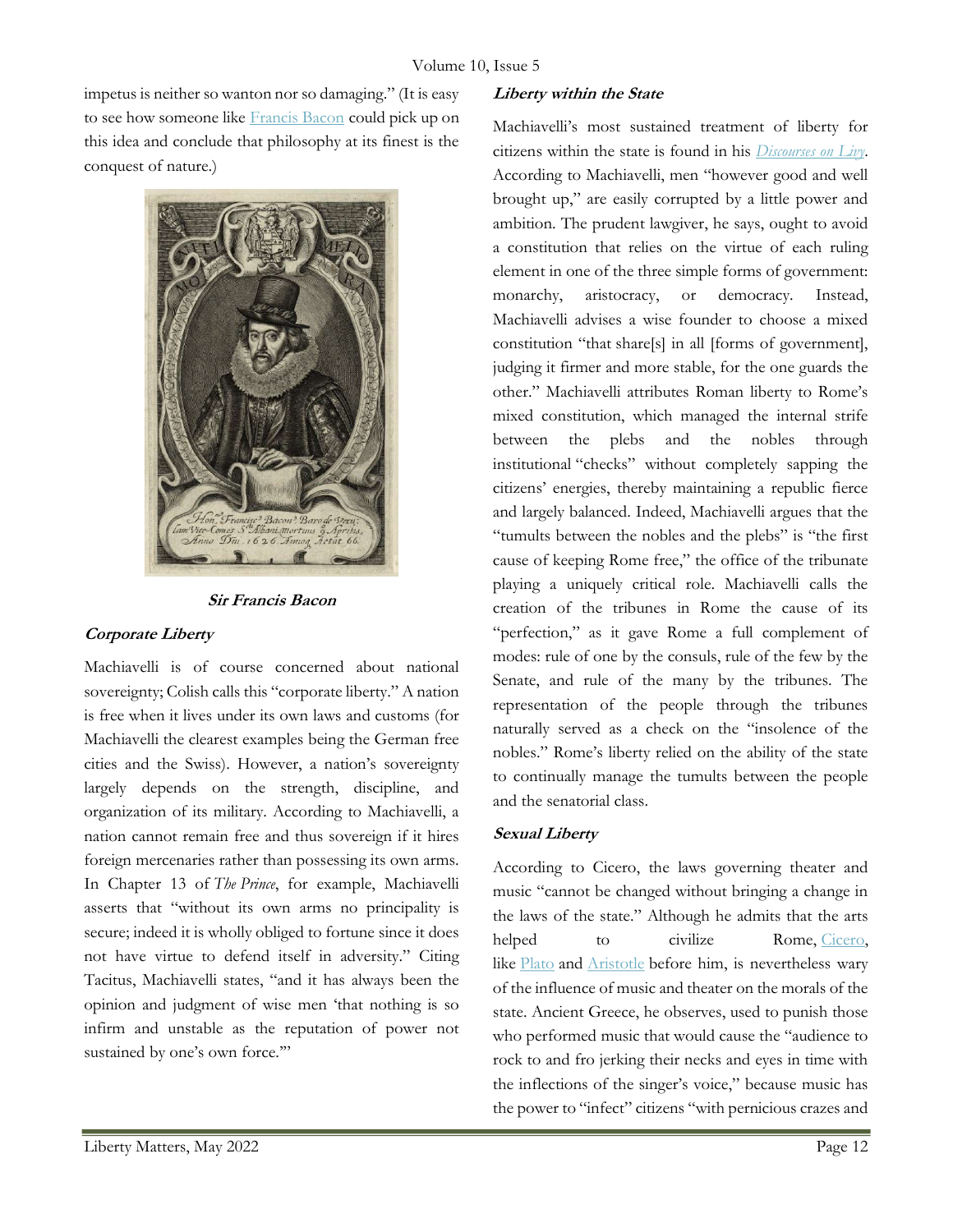pernicious ideas [that] would suddenly bring about the collapse of entire states." Hence, in the Republic, Cicero elaborates on the damage done by dramatists, pointing out that "since [the ancient Romans] regarded the theater and show business in general as disgraceful, they thought that such people should not only be deprived of the public offices enjoyed by other citizens but should also be removed from their tribe by the censor's stigma."



Cicero

By contrast, in his

comedy Mandragola, Machiavelli introduces a new concept of liberty: sexual liberation. The play centers around a wealthy old man, Nicias, and his much younger and beautiful wife, Lucrezia. But there is a problem: Nicias wishes to have a child and heir, but he is infertile. The solution, as Machiavelli sees it, is sexual liberty. At the outset of the play, Machiavelli proclaims that there are certain "tricks to the world" that can be used to help the audience achieve their desired ends, which he takes to be erotic desire. Once his audience learns these "tricks," he explains, it is possible for anyone to satisfy their urges while maintaining order and a good public reputation. The "trick" is figuring out how to successfully satisfy one's wishes by learning how to help others satisfy theirs. Such a scheme works, Machiavelli suggests, so long as In the comedy, a young man named Callimico falls in love with Lucrezia and is determined to win her over. The problem, of course, is that Lucrezia is married and virtuous. Callimico, however, hatches a plan with a friend. Callimico pretends to be a doctor with a solution to Nicia's troubles. He claims to have a potion made from mandrake that will result in pregnancy. There is only one problem: the first person to sleep with her after she ingests the potion will die the following day. Callimico convinces Nicias to find someone to sleep with his wife and, with a fitting disguise, manages to be that someone. Her virtue somewhat tarnished, Lucrezia is able to provide her sterile husband with an heir by sleeping with a younger man. The play celebrates her adultery by focusing on the good effects of her deed, namely, providing her husband with a child. By demonstrating the usefulness of sexual liberty, Machiavelli frees his characters, not just from the shame of public opinion, but also from the Church's authority over marriage by undermining the notion that marriage is a holy sacrament.

#### **Conclusion**

Machiavelli sees himself as a friend of liberty. He uses liberty in a variety of ways in order to enlighten nations and individuals on how, through the strength of their own intelligence and will, they may achieve sovereignty and control over their lives.

#### Endnote

[1] I wish to thank Sarah Weaver and Joshua Robe for their helpful comments and feedback on earlier drafts.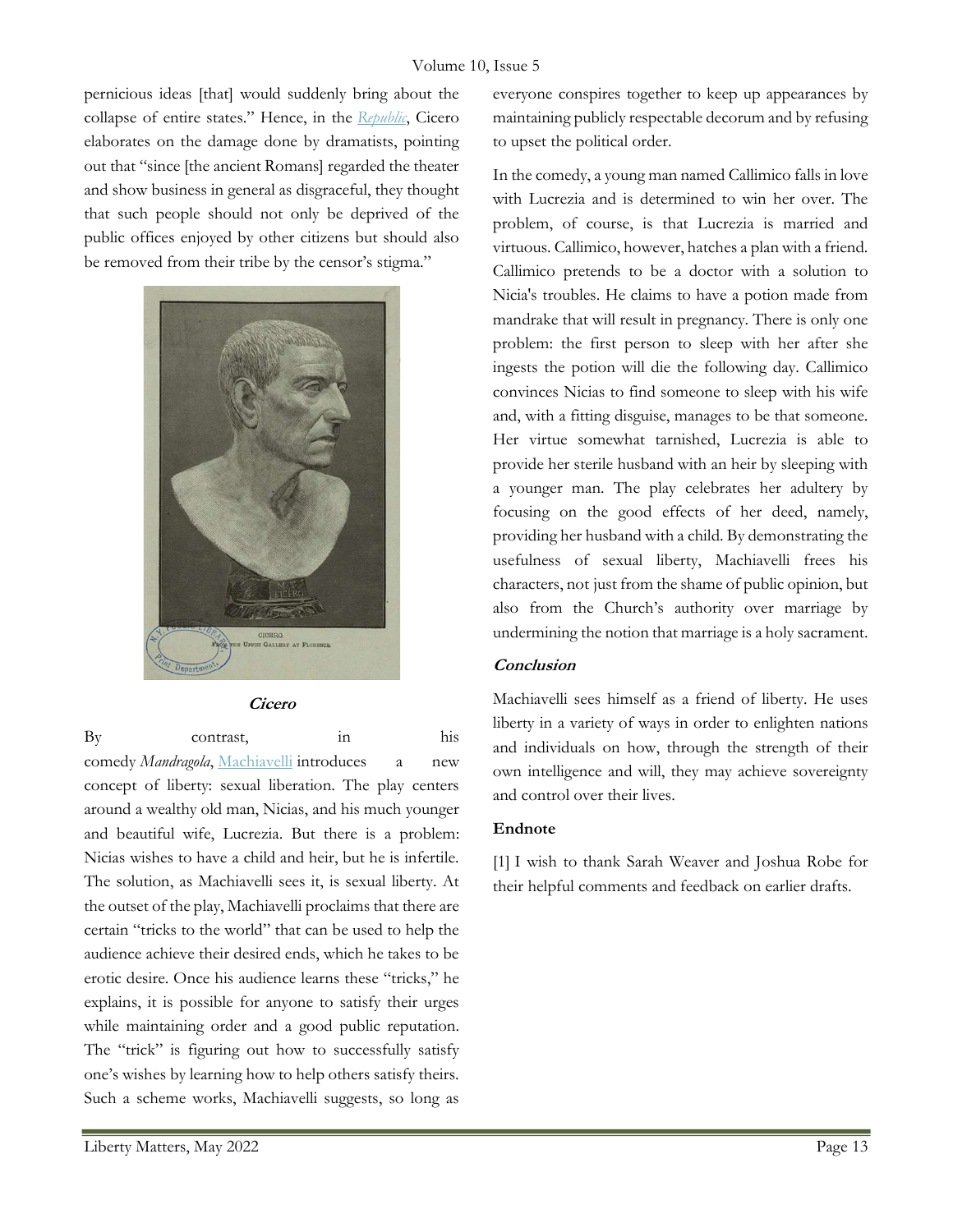# IS MACHIAVELLI A FRIEND OR FOE TO LIBERTY?: REFLECTIONS ON MY COLLEAGUES' ESSAYS

### by Edward J. Harpham

The four essays in this collection are a good indication of the varying responses that people interested in the idea of liberty can have to Machiavelli's thought.

Habib, relying upon the 1971 essay of Marcia Colish, summarizes the ways that liberty is used in Machiavelli's thought. Through a reading of Machiavelli's play Mandragola, Habib argues that one also can find an argument for sexual liberation along with other kinds of liberty identified by Colish. I find this approach to understanding Machiavelli's contribution to the study of liberty to be helpful but needlessly limiting. Like Colish, Habib offers a list of how Italian words standing for liberty are used in Machiavelli's work without explaining what these distinctive usages tell us about the larger idea of liberty that might tie them together. Habib's conclusion that using liberty in a variety of ways makes Machiavelli a "friend of liberty" is suggestive but needs expansion.

Hull's essay draws attention to the parallels between Machiavelli's times and our own. A self-governing free political community must be powerful enough to throw off the oppression of outside forces. To be a free selfgoverning city demands political leaders that act and make difficult, even horrific, decisions. While Hull welcomes Machiavelli's discussion of the problem of liberty in the *Discourses*, she seems to be troubled by some of the arguments about the use of power to achieve political freedom in *The Prince*. Her essay concludes with a reflection on Machiavelli's use of the quote from Petrarch at the end of The Prince: "Virtue will take up arms against fury/and make battle short/ because the ancient valor in Italians hearts/is not yet dead." Then she extends the quotation to include the final words of Petrarch's poem that Machiavelli did not include in The

Prince: "Seek your fortune among those favorable to true peace. / Say to them: 'Who will defend me? I go calling out: Peace. Peace. Peace." Hull appears to be missing the rhetorical move that Machiavelli is making. Wrenching Petrarch's quote out of context, Machiavelli has transformed it from a call for peace to one for war and for political leadership that understands the realities of power. For Machiavelli, peace and freedom are only possible if a prince and a city are willing to wage war in the most horrible of ways.[1]

Hartley's essay pursues an entirely different approach from either Habib or Hull. He asks "How, then, can a society achieve liberty?" He offers what he sees to be Machiavelli's answer: people of a free city have parochial utilitarian concerns about liberty to protect their property and to live with their families in security. Prosperity and security are what liberty means to the people of a city. Princes can rely on this as a means to power. The problem for Hartley is that Machiavelli's support for liberty is a means to an end, not an end in-itself. By pursuing freedom for the people, a prince maximizes his own power, not the freedom and prosperity of others in a society. But, Hartley warns, princes easily can become corrupted and turn against liberty and the free society, thus making princes, for Hartley, foes to liberty. Here I briefly part ways with Hartley. In contrast to Hartley, I believe that Machiavelli has a substantive notion of political liberty as an end in itself that links together the actions of a prince and the existence of a free city. People are free because they participate in a free city, not just because their properties and families are secure, but because their participation in public life makes them free. As I argued in my essay, the substantive political liberty of a free city founded by a Machiavellian prince does not necessarily include a commitment to the personal liberties and prosperity of the individuals who live in that city.

#### Endnote

[1] See Petrarch, The Canzoniere Poem 128. https://petrarch.petersadlon.com/canzonier e.html?poem=128. For an enlightening discussion of Machiavelli's use of the Petrarch quote see Mikael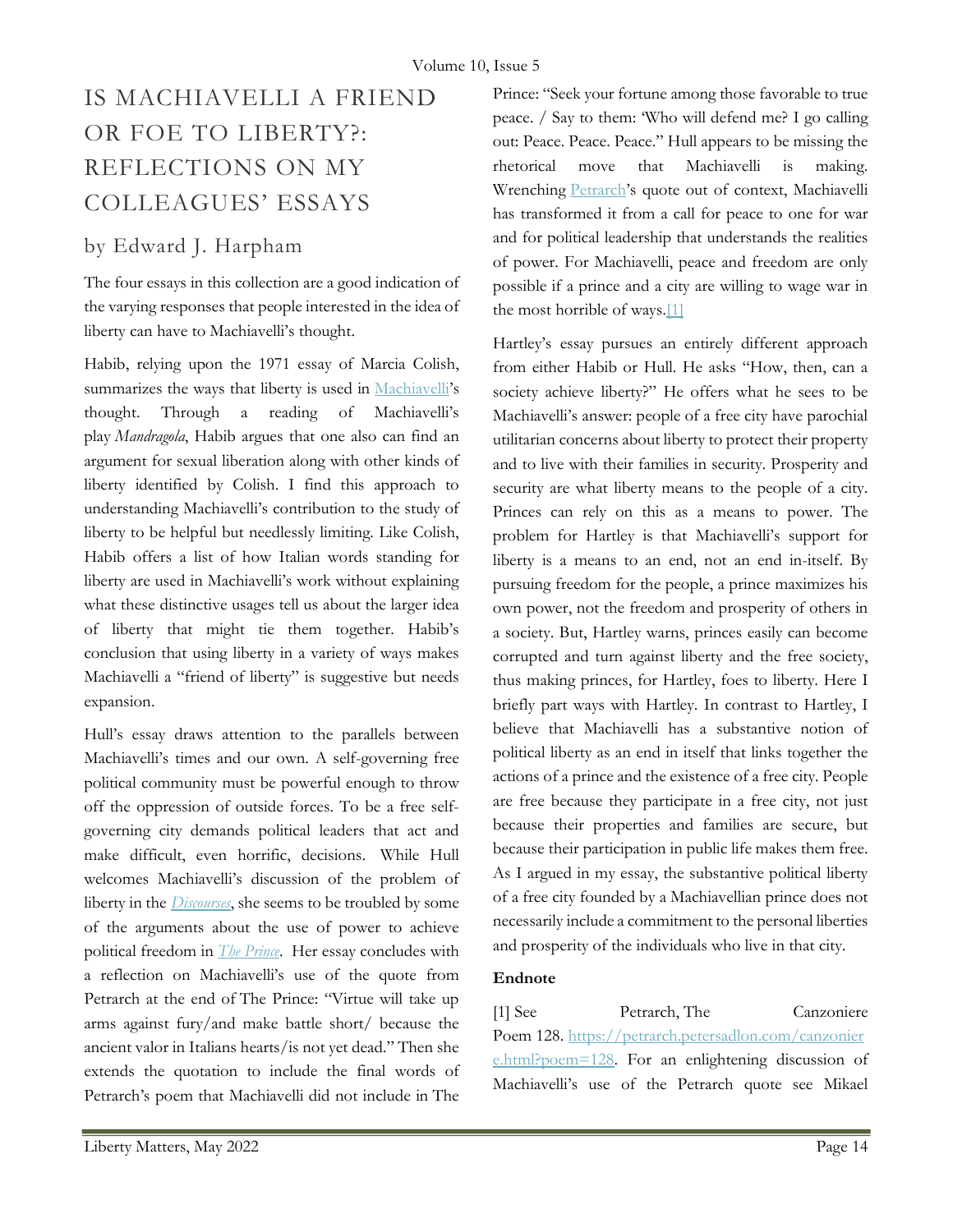Hörnqvist Machiavelli and Empire. Cambridge: Cambridge University Press, 2004. Pp.257-58.

# MACHIAVELLIAN DEFINITIONS OF LIBERTY

### by James E. Hartley

"Out of his surname they have coined an epithet for a knave, and out of his Christian name a synonym for the Devil." Macaulay's description of Machiavelli was witty but not unusual in 1825. But, as Ted Harpham notes in his essay, in the last half-century political philosophers have excavated the ruins and found a deeper Machiavelli, one more friendly to liberty than Macaulay's knavish devil.



Thomas Babington, Lord Macaulay

As the essays in this symposium have made marvelously clear, the underlying question is what is meant by the term "liberty." Over the course of these four essays, there is an explosion of definitions of "liberty," which would have pleased Machiavelli immensely. After all, with so many definitions on the table, surely at least one of them will fit the needs of the moment.

Elizabeth Hull zeros in on the definition of liberty that best exemplifies the point: "Liberty is an Unconquered Country." As all three of my conversation partners correctly point out, Machiavelli gives much advice to rulers on how both to free a country from oppressors and to maintain it as a free country once so liberated. For the Prince or the Ruler of a Republic, this is indeed a type of liberty; having no other power above him, the ruler is free to do as he likes. Machiavelli stands at his shoulder helping him figure out how to maintain this freedom. If we think about this type of liberty, then Machiavelli is indeed a good friend to liberty, perhaps the best friend ever.

Note, however, what an odd notion of liberty this is. In a given society, who exactly is free? Every single person who is subordinate to the ruler lacks the liberty enjoyed by the ruler. The leader of a town does not have the same liberty as the leader of the country in which the town is located. Consider: if the city of Florence is in the region of Tuscany which is in the country of Italy, only one of those three places can have a leader who is free in this sense of liberty. Everyone else is in the position of a person living in a conquered territory.

It is important to remember that it was to these wannabe leaders of Florence or Tuscany or Italy that Machiavelli was writing. These prospective rulers did not have a Leo Strauss mining the depths to tell them what Machiavelli really meant. Instead, Machiavelli's books were ready-made manuals for how to seize and maintain power. For centuries that is what everyone knew these books to be.

All of this raises a familiar question in reverse. If the ends to which Machiavelli's writings have been put are not good, then do the ends condemn the means? Not necessarily. If your country was being oppressed by cruel leaders or was threatened by an evil foreign power, you might well wish to be ruled by slightly less cruel and evil devotees of Machiavelli. But we should not confuse the potential usefulness of such leaders in times of stress with the idea that such leaders will bring, or are even likely to bring, liberty to a country once the source of stress has been removed.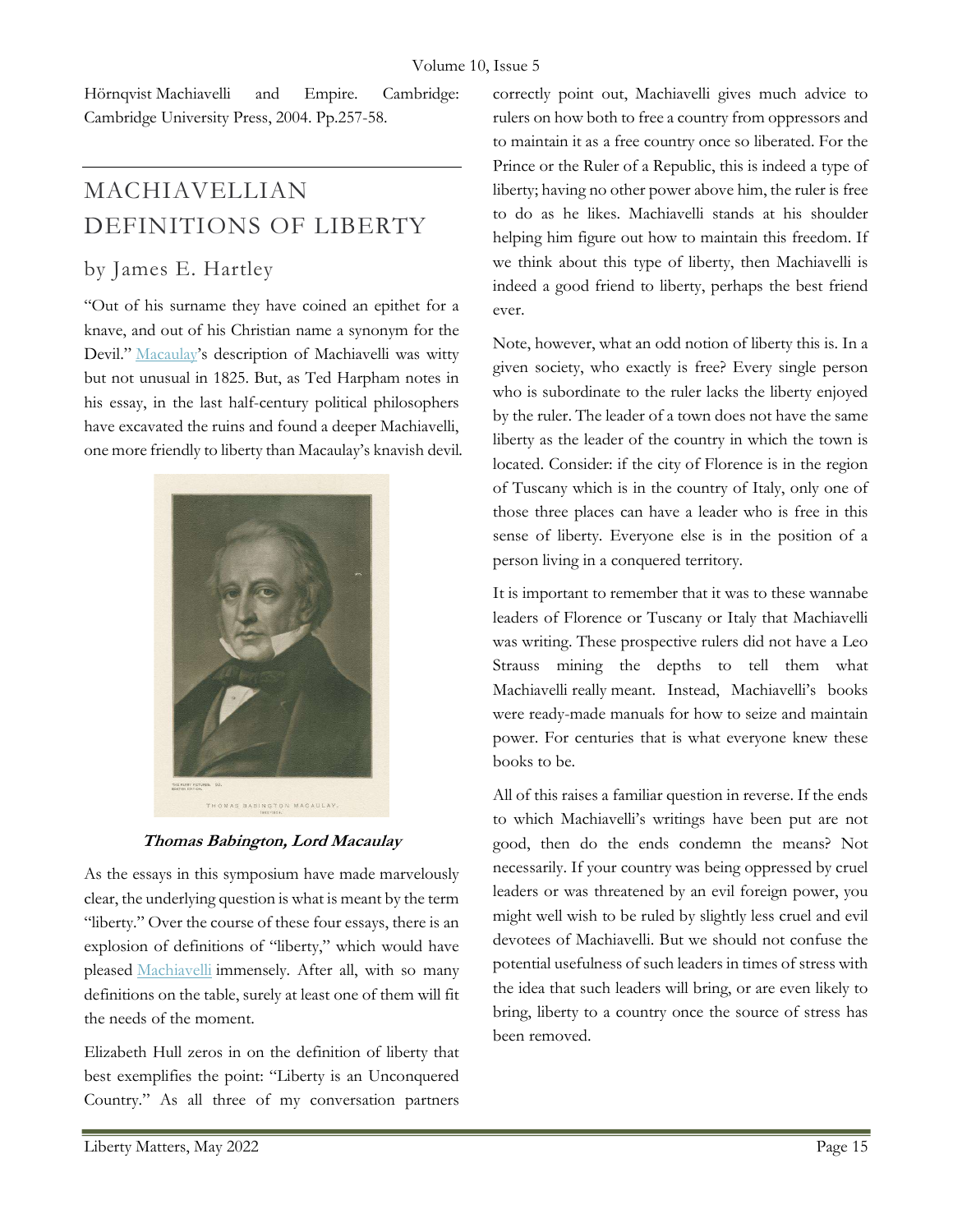## HOW MACHIAVELLI REMEMBERS THE LADIES

### by Elizabeth Hull

I see many commonalities in our approaches to the question of Machiavelli's support for liberty. Edward Harpham and Khalil Habib cite the same sentence in The **Prince** about the importance of free will in a universe ruled by fortune. The desire to preserve some percentage of our ability to act freely echoes Erasmus' argument to Luther that our actions may be bound by God's will, but we contribute something, we have both Christian and Machiavellian "virtue."



#### Desiderius Erasmus

Harpham, Habib, and I note Machiavelli's desire for checks on a ruler's power. While I come at it from The Prince, James Hartley notes that the *Discourses*' argument that liberty means "not fearing for the honor of wives and that of children, not to be afraid for oneself" scants civil liberties.

I'd suggest that the demand that a prince "abstain" from the women of his subjects includes, more bluntly, freedom from rape. That is a great liberty, a crucial negative liberty, however confined to relief from only one offender and linked to patriarchal ownership. Habib's sense that Mandragola represents sexual liberation makes

that negative liberty more consequential. In popular New Comedy the young couple conspire together, and medieval and renaissance erotic poets emphasize persuasion of the woman and value her free choice of the suitor. It's troubling that Mandragola's woman is deliberately deceived in a plot among three men who fool her mother and husband into mercilessly pressuring her to commit adultery and, possibly, murder. Only after she bows to the fraudulent badgering and has sex with her suitor, insisting, "I don't want to" -- and only after her husband fondles the private parts of the young couple to verify penetration -- does the lover admit that he tricked her.

Why, after this, not to put too fine a point on it, rape, does the lady agree to live with her deceiver? Well, the lover is advised to "tell her" that "without scandal she can be your friend, and with great scandal, your enemy." He can tell the world and brand her an adulteress. Ovid's Tarquin made the same threat, and "overcome with fear of infamy, the dame gave way." The name of Ovid's heroine? Lucretia. The name of Mandragola's lady? Lucretia. Machiavelli chose his characters' names with some care, and they matter.

His metaphor immediately before the demand to free Italia becomes all the more disturbing now: "fortune is a woman; and it is necessary, if one wants to hold her down, to beat her and strike her down." Women are property and Fortuna can be made property. Yet Machiavelli speaks admiringly of Caterina Sforza. Caterina offered her children as hostages to her husband's murderers, tricking them into giving her back her fortress' keys. Locking her captors out, she "threatened them with every kind of revenge. And to show that she did not care for her children, she showed the enemy her genital parts, saying that she still had the mode for making more of them."

Caterina lived to fight the besiegers with her own two hands, to have two more husbands and two more children, and to survive her husband's killer by two years. Luck, be a lady, indeed.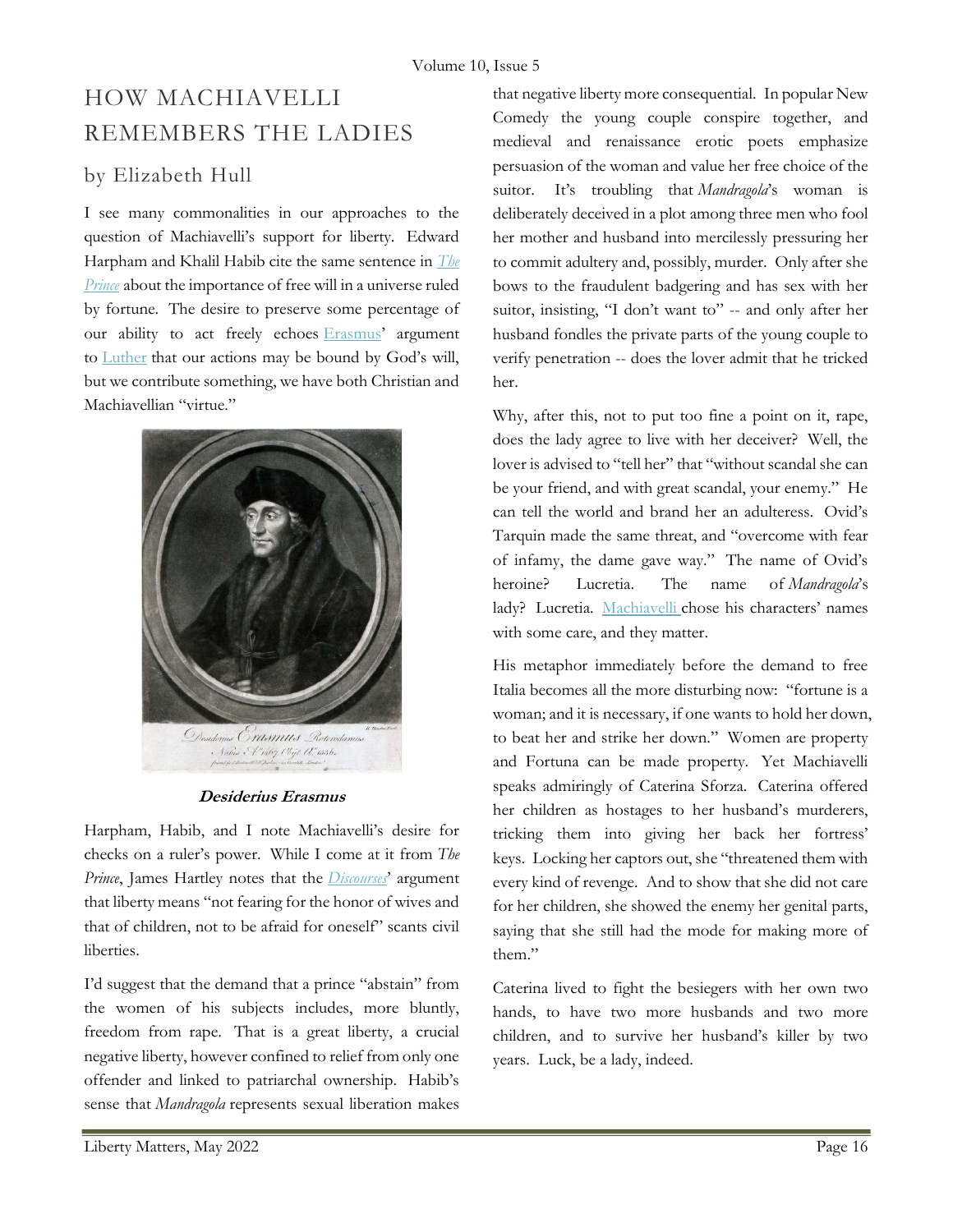#### Bibliography

Machiavelli, Niccolò. Discourses on Livy. Translated by Harvey C. Mansfield and Nathan Tarcov. U Chicago Press, 1996/1998.

Machiavelli, Niccolò. Mandragola. Translated by Mera J. Flaumenhaft. Waveland Press, 1981.

Machiavelli, Niccolò. The Prince. Translated by Harvey C. Mansfield, U Chicago Press, 1985/1998.

Ovid. Fasti, Book II. Translated by James George Frazier. Harvard UP 1976.

Tylus, Jane. "Theater and Its Social Uses: Machiavelli's Mandragola and the Spectacle of Infamy." Renaissance Quarterly 53(3), 656-686.

## RESPONSE

### by Khalil Habib

It was a pleasure to read these essays, and I was particularly struck by Hall's insight into the importance of perspective in Machiavelli's political thought.

Recall how in the dedicatory letter to *The Prince*, which he addressed to Lorenzo de Medici, Machiavelli states that the people can understand the prince and the prince the people. But this then raises the question of whether either the people or their rulers understand themselves. The problem that Machiavelli seems to be pointing to here is the problem of self-knowledge. Is Machiavelli's philosophy contemplative, as it is for Plato and Aristotle, and therefore fundamentally concerned with selfknowledge, or is it rather politically effectual and fundamentally concerned with the founding of regimes?



#### Plato

Edward Harpham examines three important features of Machiavelli's thought that help to draw out Machiavelli's understanding of liberty. In the Prince, for example, Machiavelli focuses on individual liberty: What can individuals do to control their own destiny? By contrast, in the *Discourses*, Machiavelli appears to be concerned with cultivating liberty in a people, and thus the Discourses is a more openly republican book than the Prince. Just as an individual is free provided he controls his own destiny, so too a city is free if she conducts her own domestic and international affairs independent of foreign influence. The practical problem is how to establish a civil religion, as ancient Rome did, that instills virtue in a people and that is conducive to selfgovernment.

Harpham identifies three important contributions that Machiavelli makes toward an understanding of political liberty. First, Machiavelli encourages us to assume that all individuals are wicked, and are prone to abuse power and dominate others. Second, religion requires rituals in order to form habits that are conducive to liberty. Often, however, a return to a religion's austere beginnings is necessary in order to correct the people should their religious practices become corrupt. Third, Machiavelli simply assumes that class tensions are inevitable but may serve liberty provided proper institutions are in place to channel conflict into a system of checks and balances.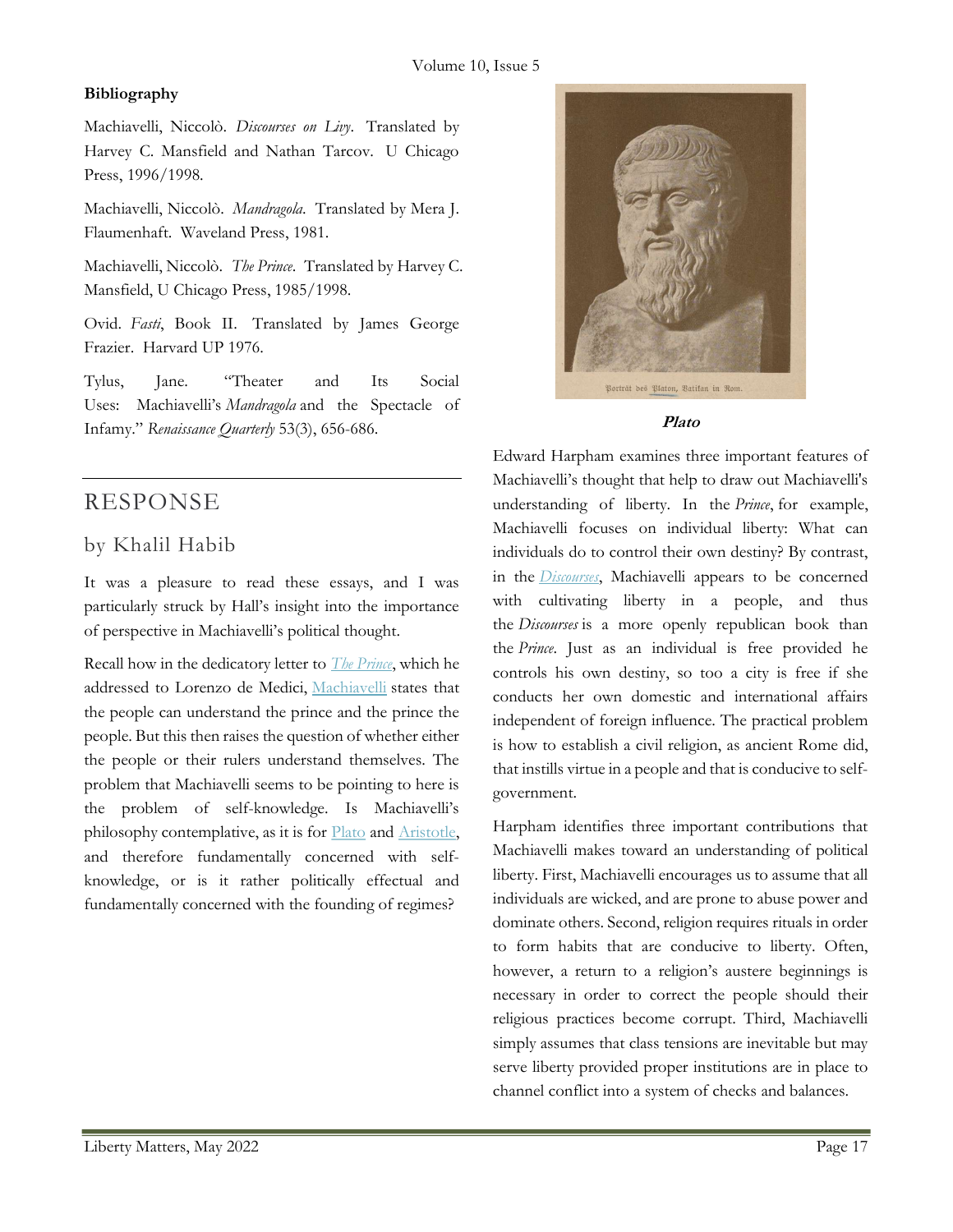James Hartley focuses on the tenuous nature of liberty and the moral (or amoral) character of Machiavelli's understanding of it. How can a city establish and maintain liberty? Great political effort is required if liberty is to be established. Indeed, an enlightened ruler is necessary in order to establish and maintain liberty. Establishing liberty, however, is difficult and is often in conflict with traditional morality. Consider for example Romulus, who founded Rome by first murdering his brother and then establishing institutions to maintain Rome's liberty. When Rome transitioned from a monarchy to a republic, the partisans of the old order, that is, the sons of Brutus, had to be murdered. And in the Prince, Machiavelli celebrates the vicious murder of Remirro de Orca, drawing the lesson that violence is often necessary for establishing law and order.

Hartley wonders: Is there a contradiction at the heart of Machiavelli's understanding of liberty? If liberty requires frequent illiberal measures, examples of which abound in Machiavelli's writings, what then is the difference between liberty and tyranny? Machiavelli seems to have little to say about the content or character of liberty (at least in the Prince). Hartley draws our attention to one of the few explicit discussions of what Machiavelli means by liberty in the Prince, which amounts to abstaining from a citizen's property and spouse. For Hartley, Machiavelli's impoverished, and perhaps even evil, notion of liberty is a consequence of Machiavelli reducing liberty to a means rather than to a moral end. According to Machiavelli, human beings are naturally acquisitive. Good government allows humans to acquire and maintain their possessions. This might constitute a lowering of the ends of politics in a way that not everyone will find to be satisfactory. Indeed, Hartley, like many others, sees Machiavelli as a serpent-like character who beguiles human beings with a vicious teaching that corrupts more than it serves human nature, to say nothing of liberty. We must bear in mind that liberty has traditionally been understood as a life governed by the practice of moral virtue and not license or the satisfaction of the passions.

## ABOUT THE AUTHORS

Dr. Harpham currently is Professor of Political Science at The University of Texas at Dallas. He was the inaugural Dean of the Hobson Wildenthal Honors College (2014- 2021), inaugural Director of the Collegium V Honors Program (1998-2014), and Associate Provost of UT Dallas (2008-2021). He held the Mary McDermott Cook Chair in the Hobson Wildenthal Honors College from 2018-2021. Dr. Harpham teaches courses in political theory, American government, and Texas politics.

Dr. Harpham is the author or editor of 10 books, one that has gone through 7 editions, one that has gone through five editions, and two which have gone through 2 editions. He also has published numerous professional articles, chapters in books, and on-line publications in the fields of political theory and American politics. The unifying theme to Dr. Harpham's work is the exploration of the relationship between economics and politics in the modern world.

James E. Hartley is Professor of Economics at Mount Holyoke College, where in addition to economics courses, he has taught multiple courses using the Great Books, including "Western Civilization: An Introduction Through the Great Books," "Leadership and the Liberal Arts," "Is Business Moral?" (developed with a grant from the National Endowment for the Humanities), and numerous tutorials and reading groups on the Western Canon. He was a Fulbright Fellow in Kolkata, India, and returned to India a second time as a visiting professor at IISWBM (India's oldest business school) and gave talks throughout Northeastern India in events organized by the US Consulate. You can follow him at https://jamesehartley.com or on Twitter @JamesEHartley.

Elizabeth M. Hull is Professor of English and Dr. Robert L. Martin Chair of English Literature at Bethany College, where she has served for 23 years. She earned her Ph.D. in renaissance literature at the University of Virginia, working with William W. Kerrigan, Gordon M. Braden, and Paul A. Cantor, and has also taught at The College of William and Mary and the University of